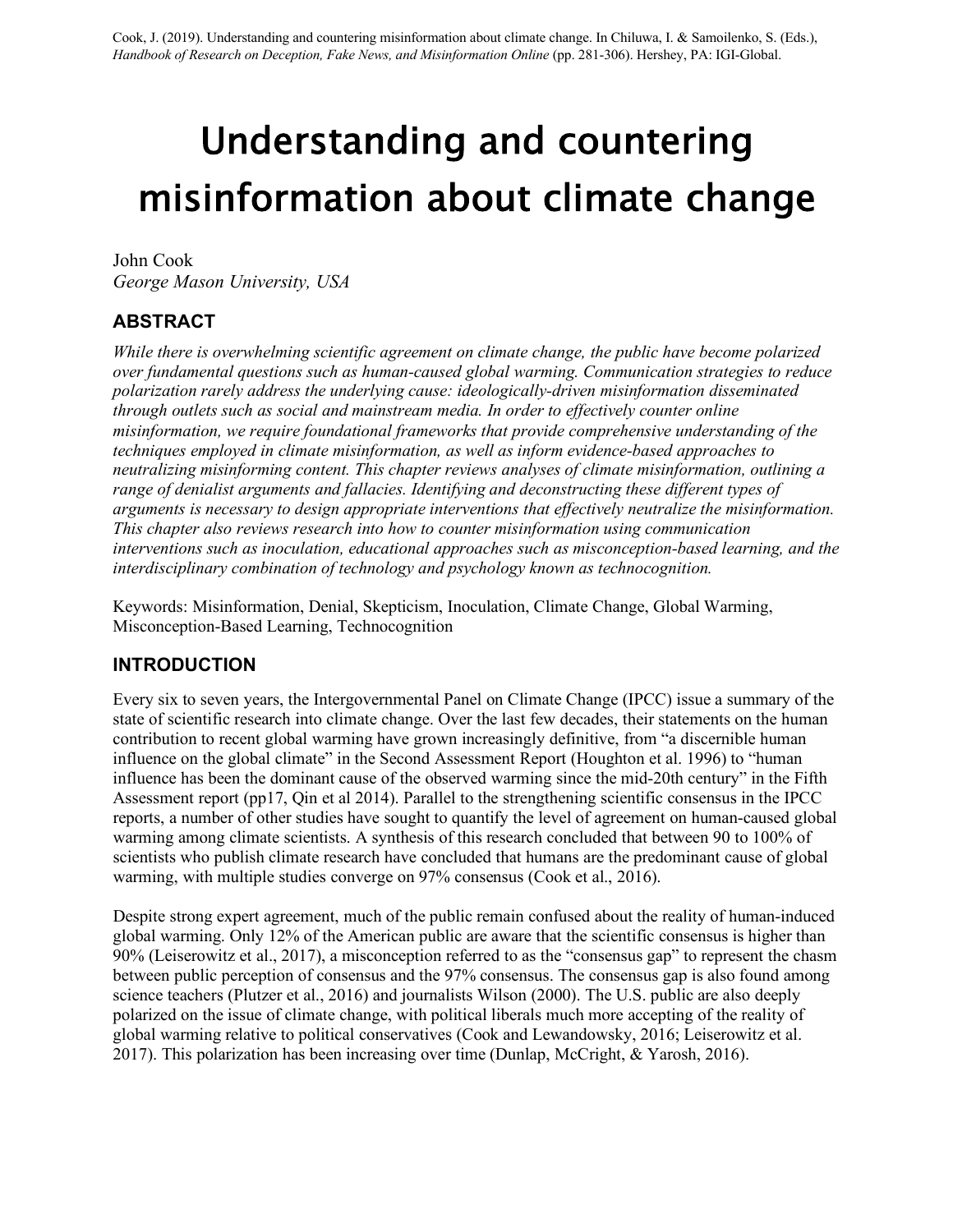Addressing the issue of public polarization over climate change requires acknowledging and addressing the cause. In this case, a major contributor to polarization over climate change is decades of ideologicallydriven misinformation campaigns (McCright & Dunlap, 2010). Misinformation about climate change is found in a variety of outlets including mainstream media (Painter and Gavin, 2015) and social media (Harvey et al., 2017). In order to adequately respond to online misinformation about climate change, theoretical frameworks are required to better understand the impact of climate misinformation, the types of arguments employed, and effective interventions. This chapter will explore the research into the psychological impacts of climate misinformation, the techniques employed in denialist arguments, and the efficacy of various interventions in response.

A growing body of research has explored the negative impacts of misinformation. A relatively small amount of climate misinformation, such as a few misleading statistics, is effective in lowering people's acceptance of climate change (Ranney & Clark, 2016). Misinformation targeting the scientific consensus significantly decreases perceived consensus, which subsequently lowers other climate attitudes including policy support (Cook, Lewandowsky, & Ecker, 2017; van der Linden, Leiserowitz, Rosenthal, & Maibach, 2017). Misinformation about climate change also has a polarizing effect, disproportionately influencing political conservatives while having little to no effect on political liberals (Cook, Lewandowsky, & Ecker, 2017; van der Linden, Leiserowitz, Feinberg, & Maibach, 2015). This means that climate misinformation serves to exacerbate what is already a politically polarized public debate.

An arguably more pernicious element of misinformation is its ability to cancel out the positive effects of accurate information. Denialist frames have been shown to reduce the positive effect of a number of different climate frames (McCright, Charters, Dentzman, & Dietz, 2016; van der Linden, Leiserowitz, Rosenthal, & Maibach, 2017). This dynamic has significant consequences for mainstream media coverage of climate change. The journalistic norm of providing balanced coverage to both sides of a debate means that contrarian voices are often given equal weight with climate scientists (Painter and Gavin, 2015). However, false-balance media coverage has been shown to decrease public perception of scientific consensus (Cook, Lewandowsky, & Ecker, 2017).

Finally, another overlooked negative impact of misinformation is its potential silencing effect. While most of the U.S. public are concerned or alarmed about climate change, less than half of segment of the population talk about the issue with friends or family (Leiserowitz et al., 2017). The main driver of this self-silencing is the misconception of pluralistic ignorance—the majority of Americans who are concerned about climate change are ignorant of the fact that they're a plurality (Geiger and Swim, 2016). This misconception is self-reinforcing, resulting in a "spiral of silence" (Maibach et al., 2016).

This chapter will explore two elements required in order to effectively counter misinformation. First, we require a stronger theoretical understanding of misinformation arguments and techniques. Second, experimental exploration of different refutation approaches are needed in order to develop evidence-based interventions. This chapter reviews research into both areas—understanding and responding to misinformation—and speculates on future lines of research.

## **UNDERSTANDING CLIMATE SCIENCE DENIAL**

Climate change was a bipartisan issue in the 1980s, with Republican leader George H. W. Bush pledging to "fight the greenhouse effect with the White House effect" (Peterson, 1989, p. A1). However, in the early 1990s, conservative think-tanks began the process of gradually polarizing the public through misinformation campaigns (McCright and Dunlap, 2000). While contrarians rejecting the scientific consensus on climate change have branded themselves as "skeptic", this is a misleading label as genuine skepticism adopts an evidence-approach (Björnberg et al., 2017; Lewandowsky, Ballard, Oberauer, Benestad, 2016; Odenbaugh, 2016). Consequently, this chapter adopts the more accurate and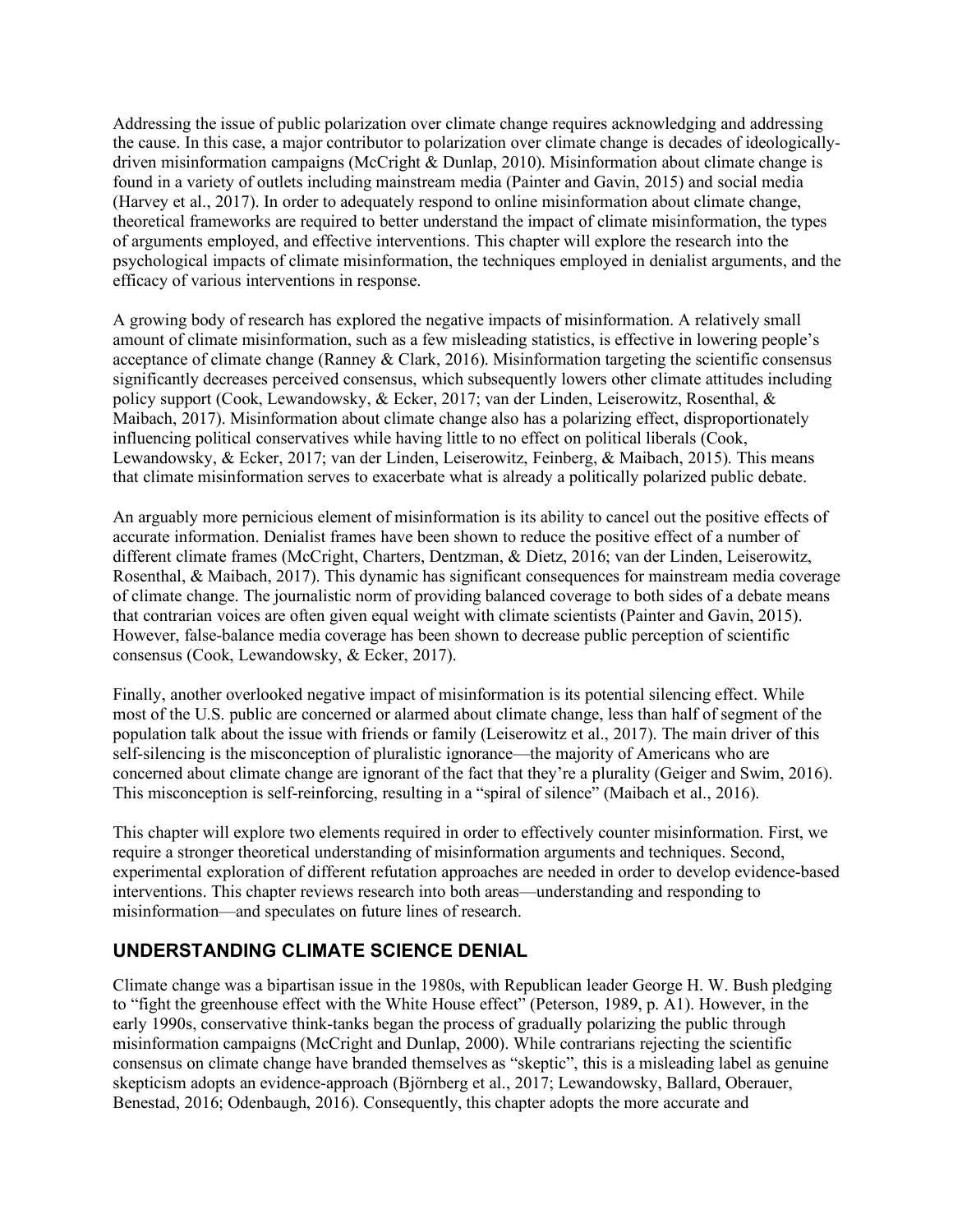scientifically-grounded term climate science denial, or abbreviated derivations, in reference to misinformation that rejects mainstream climate science.

Conservative think-tanks (CTTs) employed a variety of strategies to disseminate their misinformation campaigns. Book publications were a key plank of early strategies, with over 90% of climate denialist books published from 1972 to 2005 produced by CTTs (Jacques, Dunlap, & Freeman, 2008). They have also exploited the journalistic norm of balanced media coverage so that denialist voices received similar amounts of media coverage to mainstream climate scientists (Painter & Ashe, 2012). They recruited a small group of contrarian scientists—the "charismatic megafauna" of climate denial (Boykoff & Olson, 2013)—to challenge the science on issues such as climate change, tobacco smoking, and acid rain (Oreskes and Conway, 2011). While contrarian scientists have published a handful of papers that rejected anthropogenic global warming (Cook et al., 2013), these papers have been shown to contain numerous methodological flaws (Abraham et al., 2014; Benestad et al., 2015).

Instead of influencing the scientific community through published research, contrarian scientists have been most impactful by promoting their viewpoints through public engagement. The normative journalist practice of giving both sides of an issue equal weight has allowed the minority of contrarians to obtain disproportionate coverage, thus amplifying their views (Boykoff & Boykoff, 2004). While the situation has improved in the U.S. prestige press (Schmid-Petri, Adam, Schmucki, & Haussler, 2015), falsebalance media coverage of climate change is still problematic in U.S. network television coverage of climate change (Boykoff 2008) and the UK tabloid press (Painter and Gavin, 2015).

CTT publications in the 1990s featured three major themes—emphasizing uncertainty, extolling the benefits of global warming, and warning against the economic risks of mitigation policies (McCright and Dunlap, 2000). One of the more prolific sources of climate misinformation among CTTs has been the Heartland Institute (Boussalis and Coan, 2016), whose output is focused on delegitimizing climate science (Cann, 2015). CTT misinformation campaigns have been enabled and amplified by corporate funding (Jacques, Dunlap, and Freeman, 2008). Organizations that disseminate climate misinformation received over \$900 million of corporate funding per year from 2003 to 2010 (Brulle, 2014). Conservative organizations that received corporate funding (e.g., from fossil fuel companies) escalated their output of climate misinformation compared to non-corporate funded organizations (Farrell, 2016a, 2016b). Industry funding of climate misinformation in the 1990s occurred despite the fact that the warming effects of CO2 emissions were known within the industry. (Franta, 2018). 80% of ExxonMobil's internal documents from 1977 to 1995 acknowledged that climate change was real and human-caused, while 80% of their public-facing statements from 1989 to 2004 expressed doubt (Supran and Oreskes, 2017).

Fossil fuel-funded misinformation has had an effect on public perceptions of climate change. Higher levels of CO2 emissions per capita are positively associated with lower levels of acceptance of climate change (Tranter & Booth, 2015). The association between societies dependent on fossil fuel energy and public polarization on climate change has led researchers to conclude that fossil fuel-funded misinformation has contributed to the current state of public polarization (Hornsey, Harris, & Fielding, 2018). After several decades of steady, incremental increase in polarization, the strongest drivers of attitudes about climate change are now political affiliation and political ideology (Hornsey, Harris, Bain, & Fielding, 2016). The link between climate denial and ideology varies across countries, with the strongest link found in the United States (Hornsey, Harris, & Fielding, 2018). However, climate denial is not ubiquitous among Republicans and is strongest among Tea Party members, with moderate Republicans being closer in their climate attitudes to independents (Hamilton & Saito, 2014).

The strong influence of political affiliation on climate attitudes explains why political elite cues are highly influential on public opinion. Analysis of survey data from 2002 to 2010 found that the primary driver of changes in climate attitudes were elite cues—statements from leaders of the Republican party (Brulle,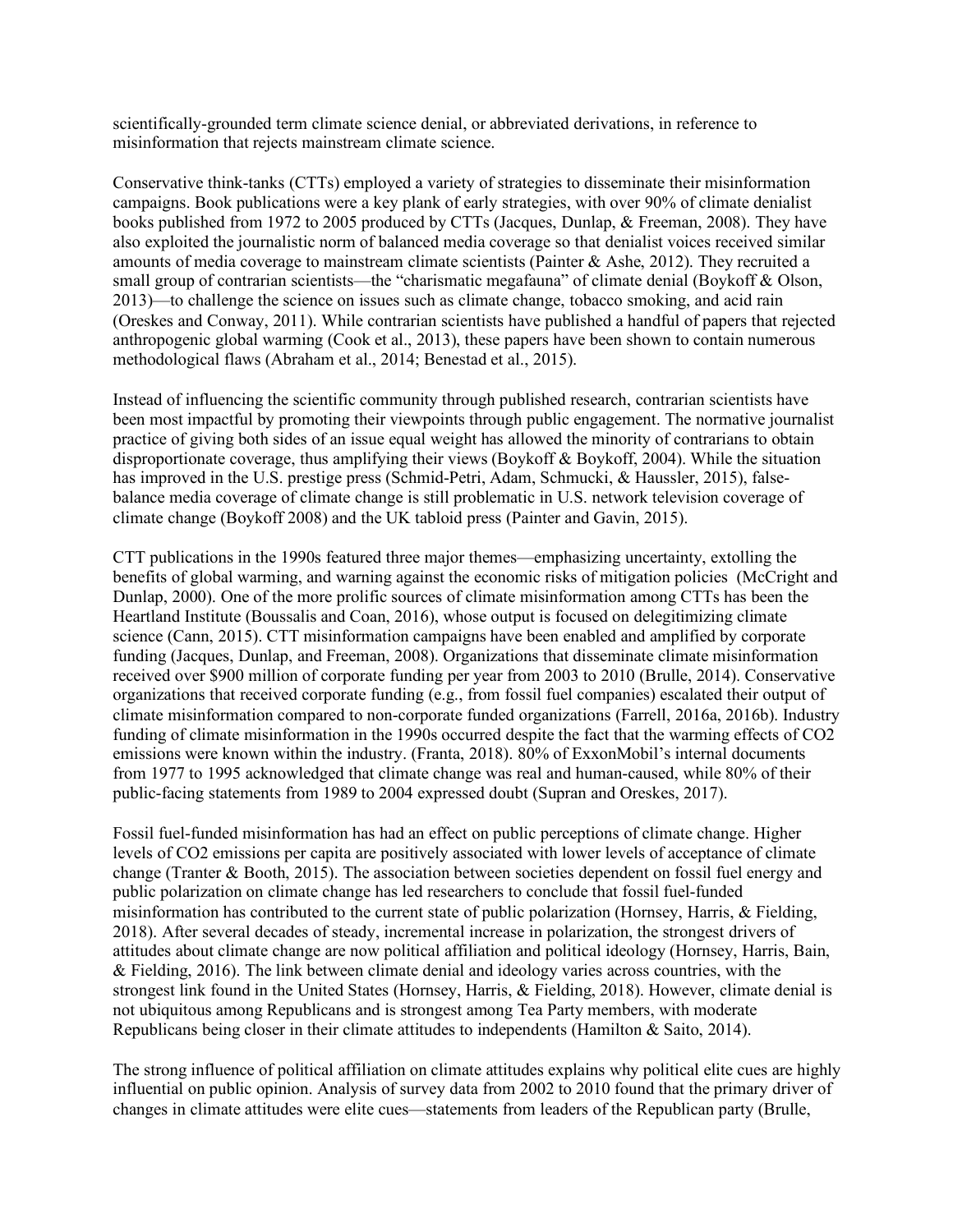Carmichael, & Jenkins, 2012). Similarly, the drop in public acceptance of climate change in the late 2000s was found to be driven by changes in political elite cues (Mildenberger & Leiserowitz, 2017). The strong influence of political leaders on public attitudes about climate change means that cues from Republican leaders, such as the unanimous vote by Republican senators that humans aren't causing global warming (Kollipara, 2015), are likely to have a significant effect on Republican views on climate change. When Republicans hold the Congressional majority, testimonies are more likely to challenge climate science and highlight potential negative impacts of climate policy (Park, Liu, & Vedlitz, 2010).

# **Arguments and Techniques in Climate Misinformation**

There are a variety of arguments and rhetorical strategies employed in climate misinformation, some of which are mutually contradictory (Lewandowsky, Cook, and Lloyd, 2016). Identifying and analyzing these arguments yields insights into the psychology driving climate science denial, and provides foundational frameworks that inform refutational strategies. A number of studies have attempted to categorize the various denialist arguments, examining specific aspects of the issue.

Looking at scientific themes, Rahmstorf (2004) identified three main categories of misinformation: trend (global warming isn't happening), attribution (humans aren't causing global warming), and impact (climate impacts aren't serious). Misconceptions along these three themes tend to cluster together with people holding one of the three misconceptions being more likely to hold all three (Poortinga et al., 2011). Further, skepticism about human contribution has been found to be a common source of impact and mitigation skepticism (Akter, Bennett, & Ward, 2012).

Bonds (2016) broadens the range of contrarian arguments, arguing that as well as science denialism, attitudes about policy are also important. Similarly, Capstick and Pidgeon (2013) categorized two overarching categories of climate misinformation: epistemic (related to climate science) and response (climate solutions). Mazo (2013) and Odenbaugh (2016) explored four types of climate doubt, categorising them as trend, attribution, impact, and regulation doubters.

A fifth category not included in these previous analyses includes attacks on the integrity of climate science or scientists. Arguments in this category can take various forms, including emphasis on uncertainty, attacks on scientists or scientific data/processes, casting doubt on scientific consensus, and conspiracy theories. The earliest misinformation campaigns conducted by CTTs included counter-claims questioning the scientific evidence for global warming (McCright & Dunlap, 2000). The strategy of manufacturing uncertainty has long been used by industry to cast doubt on scientific evidence regarding the harmful effects of industrial products (Dunlap & McCright, 2015; Michaels, 2008; Oreskes & Conway, 2010). Topic analysis of CTT articles identified that a major theme was scientific integrity (Boussalis and Coan, 2016). This form of implicit (uncertainty-based) misinformation has been found to be harder to correct than explicit misinformation (Rich & Zaragoza, 2015).

To synthesize these disparate content analyses, we see that climate misinformation can be summarized with five overarching categories: it's not real, it's not us, it's not bad, the experts are unreliable, and climate solutions won't work. These five denialist categories mirror the five key climate beliefs identified by psychology researchers: global warming is real, human activity is the primary cause, the impacts are bad, the experts agree on these first three points, and there's hope that we can avoid the worst impacts of climate change (Ding, Maibach, Zhao, Roser-Renouf, and Leiserowitz, 2011).

There are a variety of rhetorical techniques and logical fallacies that are employed in climate misinformation—understanding these techniques are key to countering misinformation. Ceccarelli (2011) found that the same rhetorical strategies appear in science denial across a range of topics. Similarly,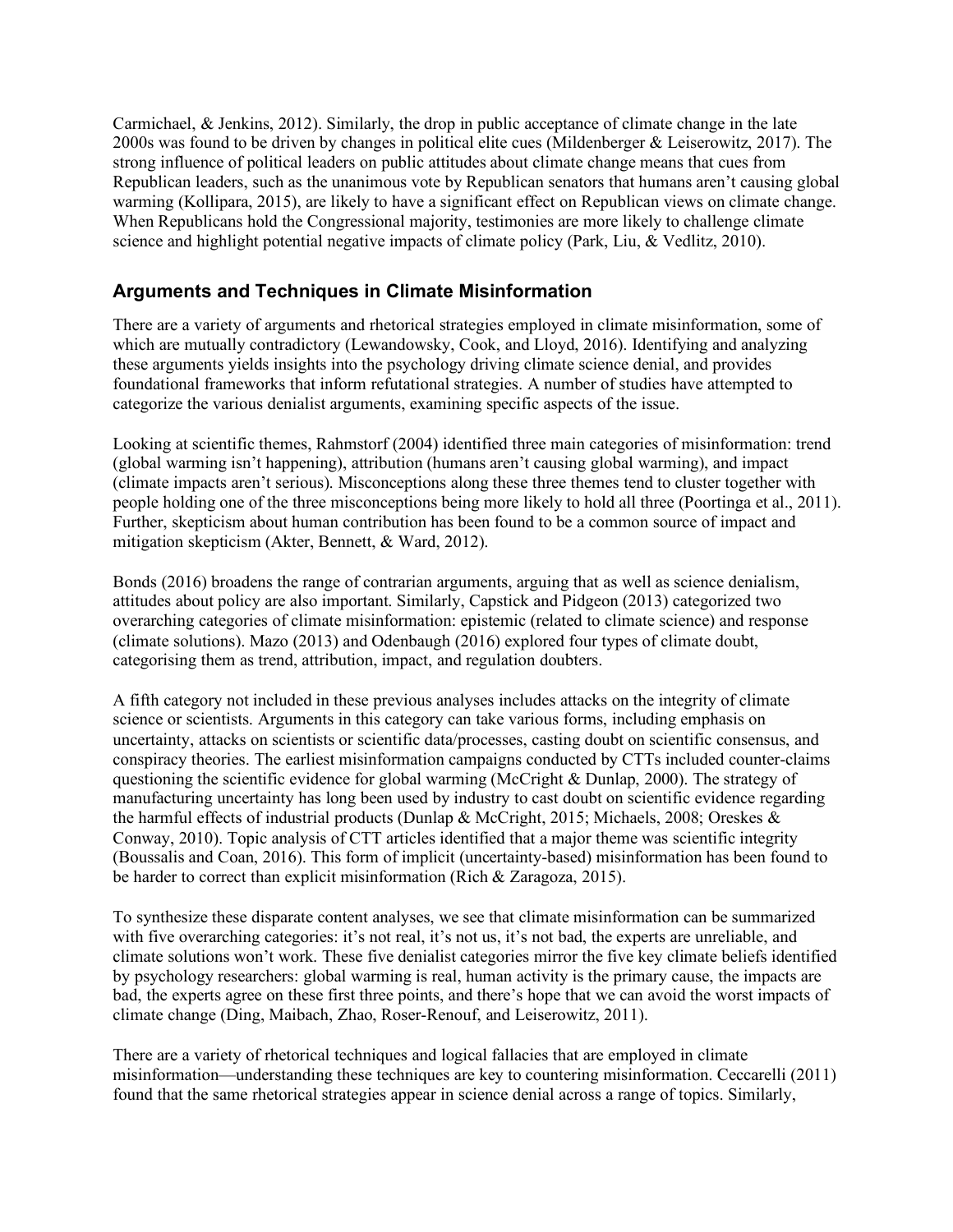Hoofnagle (2007) and Diethelm & McKee (2009) described five techniques of science denial employed across a range of topics, including climate change, creationism, and vaccination. These five techniques are fake experts, logical fallacies, impossible expectations, cherry picking, and conspiracy theories, summarized with the acronym FLICC (Cook et al., 2015). These techniques can be deployed as deliberate deceptive strategies, or manifest as the result of psychological biases. Consequently, it is extremely difficult to distinguish between deliberate deception and genuinely held misconceptions.

*Fake experts* are spokespeople conveying the impression of expertise on a topic while possessing little to no relevant expertise. The most shared social media story in 2016 about climate change featured a petition of tens of thousands of science graduates, designed to cast doubt on the scientific consensus (Readfearn, 2016). This particular climate myth, originating from the Global Warming Petition Project website, is one of the most effective denialist arguments in lowering acceptance of climate change (van der Linden et al., 2017). This is despite the fact that the website employs the technique of fake experts, with only a small minority of the signatories being active researchers in climate science (Anderson, 2011).

The purpose of the fake expert strategy is to cast doubt on the high level of expert agreement on humancaused global warming—one of the most common arguments employed by opponents of climate action (Elsasser & Dunlap, 2012). This strategy dates back to 1991 when a fossil fuel group conducted a marketing campaign to "reposition global warming as theory (not fact)" (Oreskes 2010). The reasoning underlying the focus on consensus is best articulated in a political strategy memo that advised Republicans to cast doubt on consensus in order to decrease public support for climate action (Luntz, 2002). Over a decade after the Luntz memo, social scientists began publishing research identifying the powerful role that public perceptions of scientific consensus played in influencing attitudes about climate change (Cook & Lewandowsky, 2016; Ding et al., 2011; Lewandowsky et al., 2012; McCright & Dunlap, 2013; van der Linden, Leiserowitz, Feinberg, & Maibach, 2015). In light of this growing body of research, communication experts recommend that scientists communicate the consensus in order to close the consensus gap (Cook, 2016).

The fake expert strategy is not employed only as a form of deception but can also arise from motivated reasoning. People attribute greater expertise to spokespeople who articulate positions consistent with their existing beliefs and values (Kahan, Jenkins-Smith, & Braman, 2011). Consequently, contrarian scientists are more salient to people who are dismissive of climate science, leading to a distorted view of the level of scientific consensus.

*Logical fallacies* feature in logically flawed arguments that lead to false conclusions. Arguments can be logically flawed by committing fallacies of relevance (the premises are not relevant to the conclusion), scope (not all evidence is considered), or presumption (the argument contains false premises). Common logical fallacies are red herrings (distracting arguments that are irrelevant to the conclusion), non sequiturs (arguments where the conclusion does not follow from the premise), and false dichotomies (imposing a choice between two options, when other options or both options are viable choices). An analysis of the most common arguments against climate change found that all of the arguments contained fatal logical flaws (Cook, Ellerton, & Kinkead, 2018).

Logical fallacies can be the result of motivational biases, causing people to unintentionally present invalid arguments in support of a strongly held viewpoint (Correia, 2011). For example, the strawman fallacy is a debating strategy where an opponent's position is misrepresented in weaker form, in order to be more easily refuted. However, this can also arise because of a psychological tendency to focus on an opponent's weaker arguments while ignoring their stronger arguments (Talisse and Aikin 2006).

*Impossible expectations* involve a demand for unrealistic or unattainable levels of proof. The scientific method is vulnerable to this avenue of attack, as science is probabilistic by nature. The demand for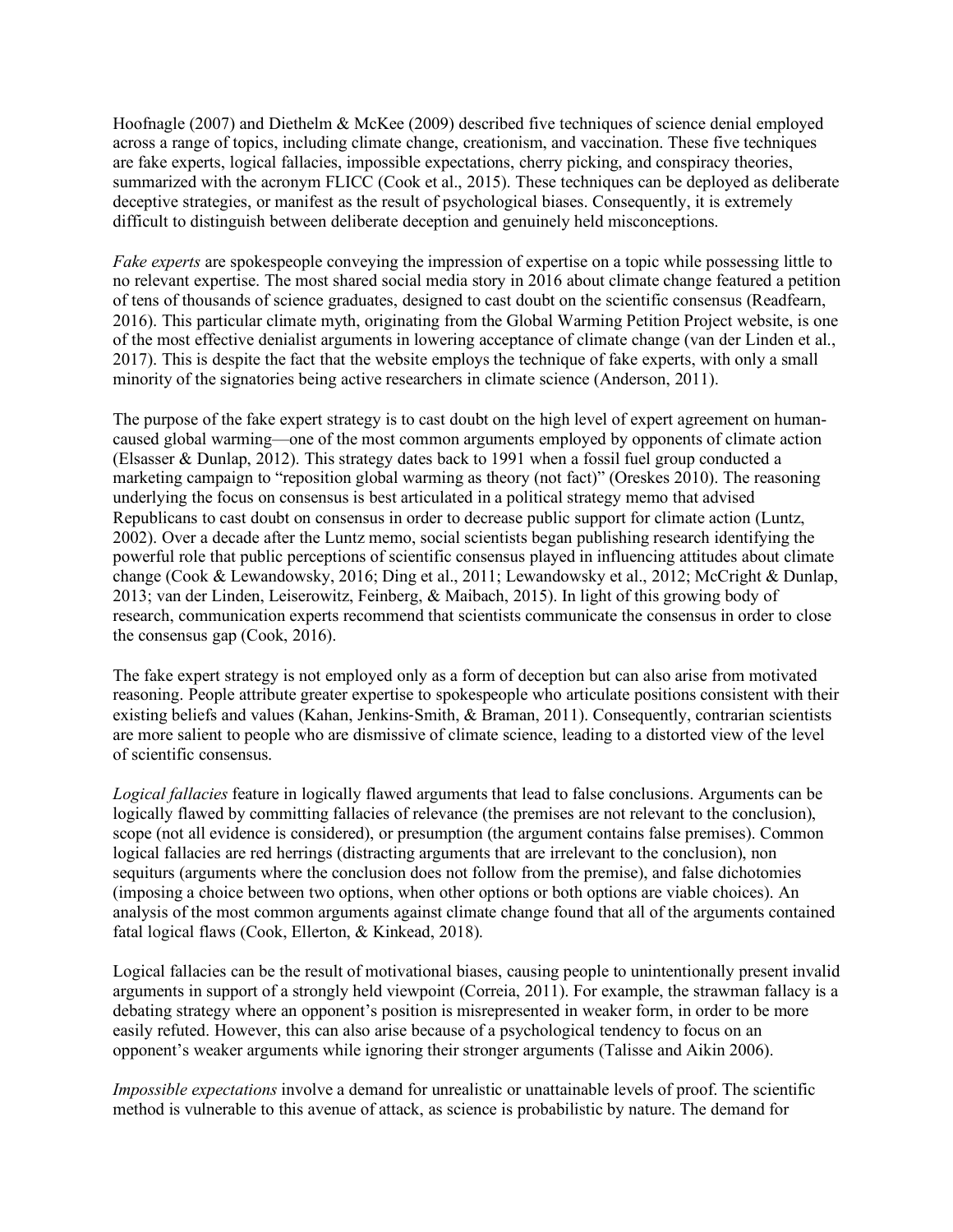absolute scientific certainty, a technique known as the "Scientific Certainty Argumentation Method" (Freudenberg et al., 2008) is equivalent to asking for the impossible. This misleading technique can be persuasive, even in cases where there is a clear scientific consensus based on robust evidence.

The psychological bias of disconfirmation bias can lead to a demand for impossible expectations. This is the case where people vigorously oppose evidence that is perceived to threaten their pre-existing beliefs, worldview, or identity. For example, when Republicans who believed Saddam Hussein was connected to 9/11 were shown conclusive evidence that this wasn't the case, a significant proportion responded with counter-arguing and strengthened their false beliefs (Prasad, 2009).

*Cherry picking* involves selectively choosing data that leads to a conclusion different from the conclusion arising from all available data (Cook, Ellerton, & Kinkead, 2018). This technique is a form of paltering rhetorical claims that are literally true but lead to false conclusions (Schauer & Zeckhauser, 2009). For example, using short-term fluctuations as evidence against a long-term trend (e.g., arguing that a few years of cooling proves global warming isn't happening) can affect attitudes about climate change (Hardy & Jamieson, 2016). However, the negative impact of paltering can be undone when the full context is provided (Lewandowsky, Ballard, Oberauer, & Benestad, 2016).

The most prominent example of this technique is the denialist argument referred to as the "pause" or "hiatus" (Boykoff, 2014). This features the argument that because of a slow-down in the warming trend around the start of the 21st Century, the long-term global warming trend had paused. However, the variations in the short-term trends were within the expected range of short-term variability—statistically, there was no evidence for a pause in global warming (Rahmstorf, Foster, & Cahill, 2017). Nevertheless, the persistent denialist talking point was internalized by the scientific community, resulting in undue focus on a non-remarkable internal fluctuation (Lewandowsky, Risbey, & Oreskes, 2016).

*Conspiracy theories* about climate change are common, with around 20% of the U.S. public believing that climate change is a scientific hoax (Lewandowsky et al., 2013), and a significant association between climate denial and conspiratorial thinking (Lewandowsky, Gignac, & Oberauer, 2013). When climate "naysayers" were prompted for an affective response to climate change, the most common themes were conspiratorial in nature (Smith & Leiserowitz, 2012). The dissemination of conspiracy theories result in a number of negative effects, even when people are not convinced by them. They can lower support for climate action (van der Linden, 2015), decrease one's intent to reduce one's carbon footprint (Jolley & Douglas, 2014), and decrease trust in government (Einstein & Glick, 2014). Conspiratorial thinking is self-sealing, meaning that is immune to refutation: when evidence is provided disproving a conspiracy theory, the theorist responds by broadening their conspiracy to include the source of the evidence (Lewandowsky et al., 2015).

The most prominent example of a climate conspiracy theory is "climategate", an incident in 2009 when scientists' emails were stolen and published online. Quote-mined excerpts were proposed as evidence that scientists were conspiring to falsify data and deceive the public. Nine investigations in the United States and England were conducted, with all finding no evidence of wrongdoing among scientists (Cook, 2014). There is suggestion that climategate may have contributed to a decrease in public conviction about climate change (Brisman, 2012). Nevertheless, public interest in the conspiracy waned quickly and the incident had no long-term effect on public interest (Anderegg & Goldsmith; 2014). In contrast, climate denialist blogs have intensified their interest in climategate over time (Lewandowsky, 2014).

To summate, this section provides an overview of the arguments and rhetorical techniques found in climate misinformation. Identifying these arguments and techniques are necessary in order to design appropriate interventions that neutralize the misinformation.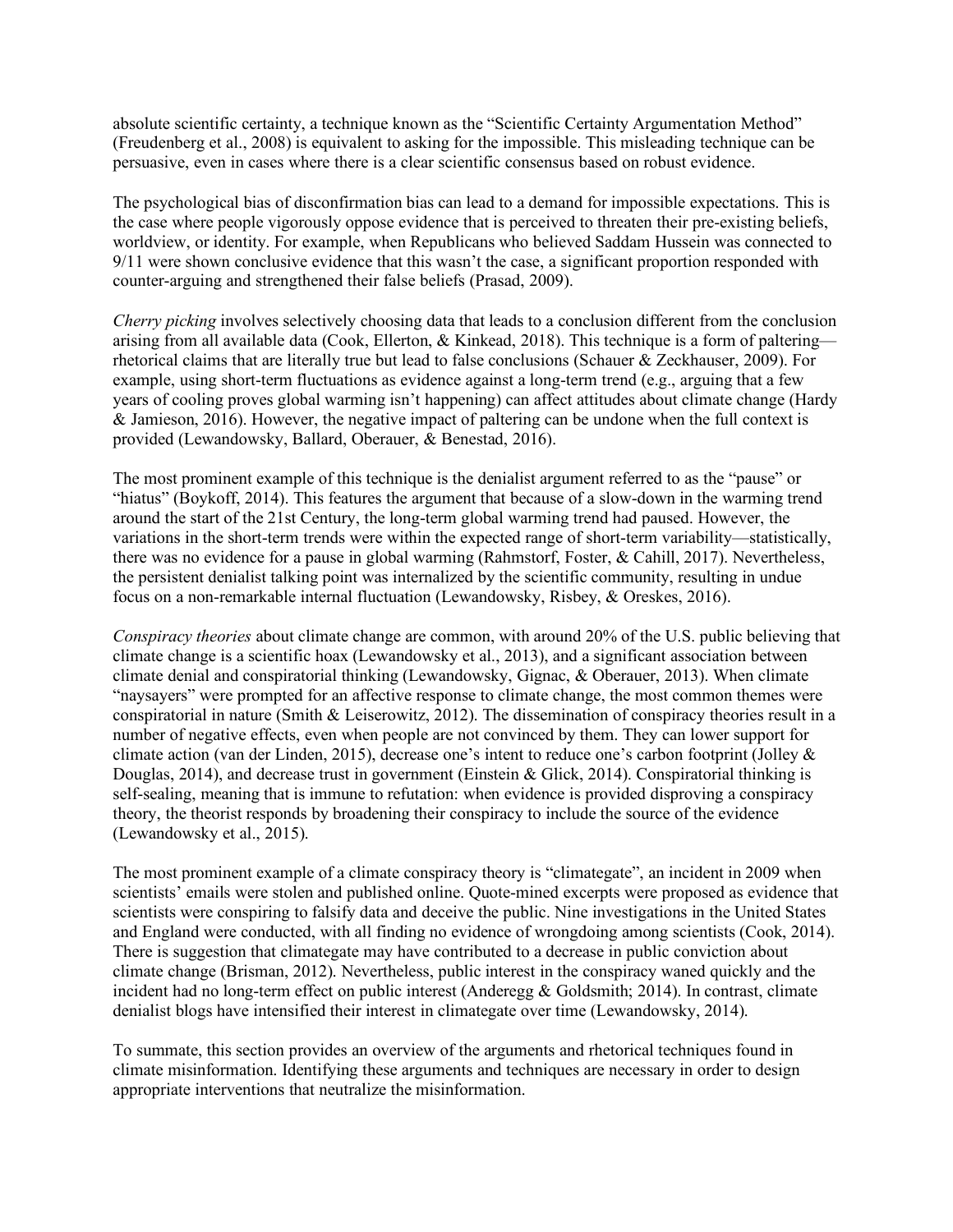# **COUNTERING CLIMATE MISINFORMATION**

Once people internalize misinformation, it is notoriously difficult to dislodge (Lewandowsky, Ecker, Seifert, Schwarz, & Cook, 2012). Even people who remember a refutation continue to be influenced by the refuted misinformation (Thorson, 2016). In more extreme situations, when a refutation is perceived to threaten a person's worldview, it can backfire and reinforce false beliefs (Hart & Nisbet, 2012). Similarly, refutations that place too much emphasis on the refuted myth increase the risk that the myth is later recalled as true (Peter & Koch, 2016).

In order to effectively refute misinformation, researchers have assembled a collection of recommended best-practices (Cook & Lewandowsky, 2011; Swire & Ecker, 2018). For example, an effective refutation requires a factual replacement that meets the causal explanations initially supplied by the refuted misinformation (Ecker et al., 2015). A refutation that mentions the myth being debunked should also warn recipients before mentioning the myth to ensure they are cognitively on guard and less likely to be influenced by the mention of the myth (Ecker et al., 2010). Refutations perceived to threaten a person's worldview are likely to be ineffective or counterproductive (Nyhan & Reifler, 2010; Prasad et al., 2009), so communication strategies are likely to be more effective if targeting audiences without ideological filters. Lastly, graphical information is more effective than text in reducing misperceptions (Nyhan & Reifler, 2018).

One approach showing a great deal of potential in countering misinformation comes from inoculation theory: a branch of psychological research that adopts the vaccination metaphor—just as biological vaccination neutralizes viruses by exposing people to a weak form of the virus, misinformation can be neutralized by exposing people to a weak form of misinformation (McGuire & Papageorgis, 1961). Inoculation is effective in neutralizing persuasive arguments across a range of issues such as health (Compton, Jackson, & Dimmock, 2016), politics (Compton & Ivanov, 2013), and climate change (Cook, Lewandowsky, & Ecker, 2017; van der Linden, Leiserowitz, Rosenthal, & Maibach, 2017).

As well as neutralizing the influence of misinformation, another benefit of inoculation is that inoculated recipients are more likely to discuss the issue—a phenomenon referred to as post-inoculation talk (Ivanov et al., 2015). This is a desired outcome with the issue of climate change which is hampered by the conundrum of "climate silence". While most Americans are alarmed or concerned about climate change, they fail to talk about the issue with family or friends (Maibach et al., 2016). One of the mechanisms driving self-censoring about climate change is the fear of looking incompetent (Geiger and Swim, 2016). Inoculation may mitigate climate silence by providing people with explanations of denialist arguments.

Structurally, inoculations consist of two elements—warning of the threat of misinformation (Banas  $\&$ Richards, 2017) and counter-arguments refuting the myth. Inoculating messages can take a variety of forms while adhering to this structure. For example, fact-based inoculations neutralize misinformation by presenting recipients with facts that contradict misinforming arguments. For example, van der Linden et al. (2017) presented a number of facts about the scientific consensus and specific flaws in the Global Warming Petition Project in order to refute its argument that there is no scientific consensus.

Alternatively, logic-based inoculations explain the techniques of denial in order to boost resistance to those fallacies in general. This is an ancient approach proposed by Aristotle who argued that understanding logical fallacies was the key to a universal safeguard against misinformation (Compton, 2005). In an experiment, Cook, Lewandowsky, & Ecker (2017) explained the technique of fake experts in order to neutralize the influence of the Global Warming Petition Project, without mentioning the petition specifically. This confirms other research finding that inoculation provides an "umbrella of protection", conveying resistance to other arguments besides those mentioned in the inoculation message (Parker et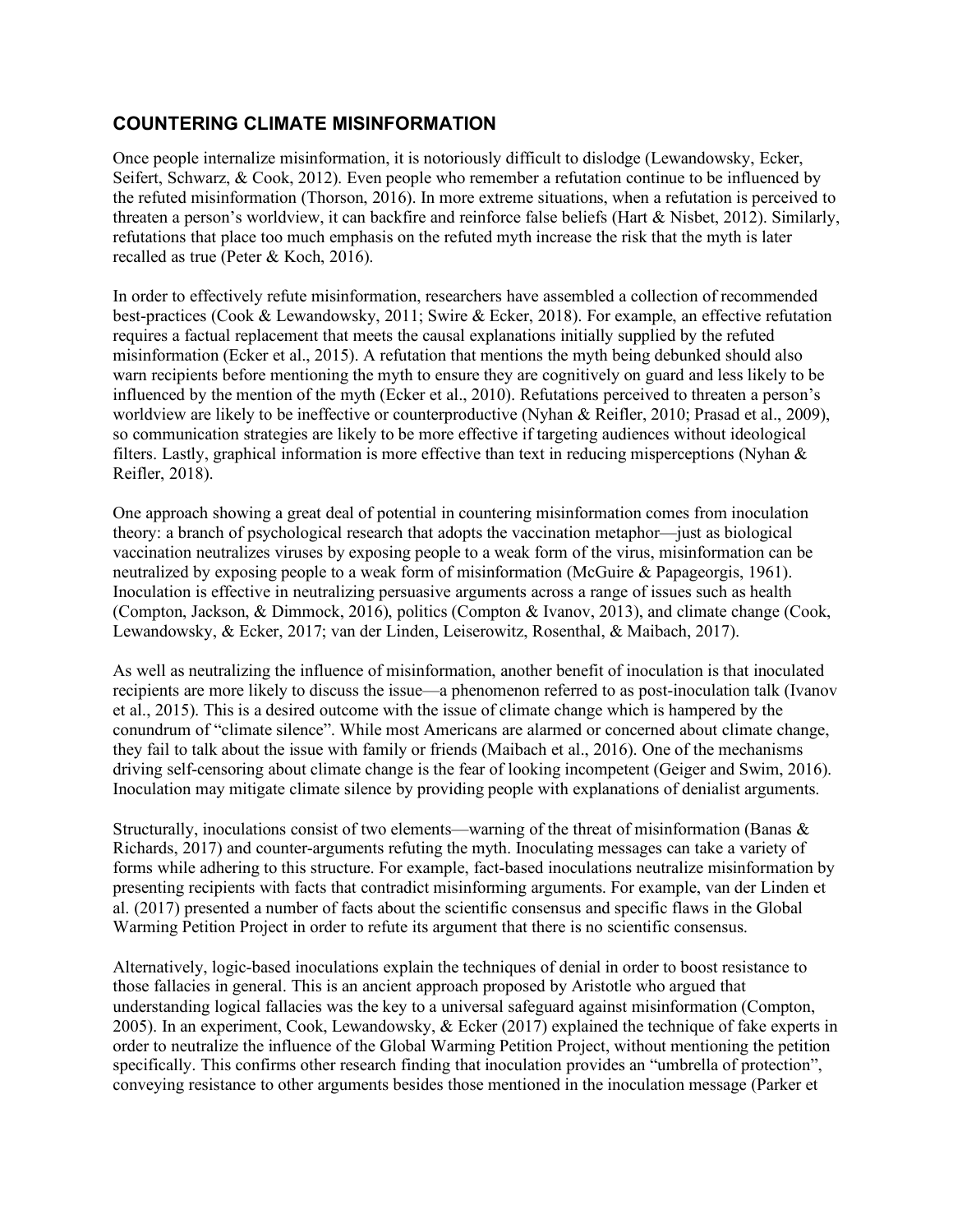al., 2012). Critical thinking analysis offers a methodology for identifying fallacies in misinforming arguments (Cook, Ellerton, & Kinkead, 2018).

While inoculating interventions focus in large part on the recipients of misinformation, it is also possible to inoculate the sources of misinformation from disseminating misinformation in the first place. State legislators who received letters warning about the reputational risk from being fact-checked were subsequently less likely to disseminate misinformation compared to legislators who didn't receive the warning (Nyhan & Reifler, 2015).

While passive inoculation involves one-way communication of messages to an audience, active inoculation involves interactively teaching recipients to reproduce the misleading techniques of denial. For example, Roozenbeek & van der Linden (2018) employed a "fake news game" in which participants were tasked with using misleading tactics to create fake news about a strongly politicized issue, which resulted in participants being better able to identify fake news articles.

#### **Misconception-Based Learning**

Agnotology is the study of manufactured ignorance and misinformation (Proctor, 2008). Bedford (2010) operationalized this field of study in an educational context in coining the term agnotology-based learning. This involves teaching scientific concepts by examining misconceptions and how they distort the science, or by critiquing misinformation and the techniques employed to mislead. This is also known as refutational teaching (Tippett, 2010) or misconception-based learning (McCuin, Hayhoe, and Hayhoe, 2014). This teaching approach offers a powerful and practical way to apply inoculation in an educational setting.

In misconception-based lessons, misconceptions are first activated then immediately countered with accurate information or inoculating refutations. In contrast, standard lessons teach accurate information without any reference to the misconceptions. Misconception-based learning has been found to be one of the most powerful ways of teaching science, and offer a number of benefits over standard lessons. It has been found to be more effective than standard lessons, producing stronger and longer lasting learning gains (McCuin et al., 2014). Students find this type of lesson more engaging (Mason et al., 2008), emerging with improved argumentative and critical thinking skills (Kuhn & Crowell, 2011; Todd & O'Brien, 2016).

Based on this research, researchers encourage teachers to incorporate curriculum that address pedagogical gaps and student misconceptions about climate change (Frankie, 2014). Until recent times, there has been a dearth of educational resources that explicitly address misconceptions and misinformation (Tippett, 2010). However, this oversight is beginning to be addressed, and teachers are now applying misconception-based lessons in their classrooms (Bedford, 2010; Cook, Bedford, & Mandia, 2014; Lambert & Bleicher, 2017; Lovitt & Shuyler, 2016). A textbook on climate change explicitly adopts a misconception-based learning approach, with each chapter adhering to a fact-myth-fallacy structure (Bedford & Cook, 2016). Similarly, a Massive Open Online Course ( MOOC) on climate science denial, which refutes 50 of the most common myths about climate change using a misconception-based learning approach, has reached over 40,000 students from 185 countries (Cook et al., 2015).

One important element of misconception-based learning is that it extends beyond the typical skills taught to convey information literacy such as assessing source credibility. Yang (2017) argues that misinforming sources have hijacked the standard cues for credibility, making it more difficult for students to evaluate sources. Consequently, the risk in teaching information literacy is that people may become more cynical and distrustful of media in general (Mihailidis & Viotty, 2017). Consequently, more rigorous critical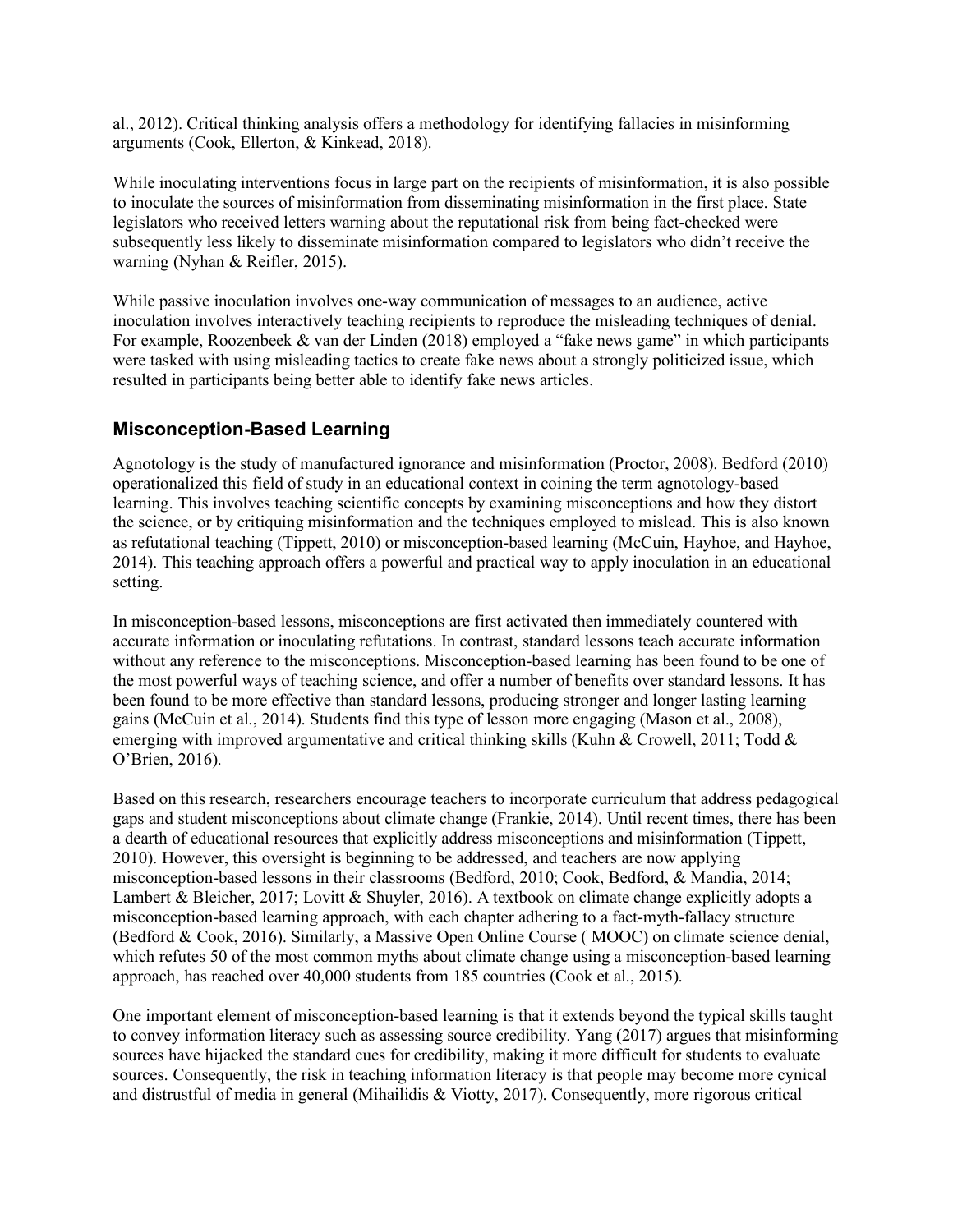thinking and the ability to assess weak arguments are essential skills as students navigate the current media environment.

#### **Technocognition**

Social media outlets such as Twitter and Facebook have exacerbated the problem of misinformation (Shao et al., 2018), facilitating the spread of misinformation on science topics (Bessi et al., 2015; del Vicario et al., 2017). Low quality information is just as or more likely to go viral as high quality information (Qiu, Oliveira, Shirazi, Flammini, & Menczer, 2017; Weng, Flammini, Vespignani, & Menczer, 2012). The structural and social features of social media have facilitated the development of echo chambers, where users are mostly exposed to viewpoints they already agree with (Jasny, Waggle, & Fisher, 2015). This dynamic accelerates public polarization, and causes people to be more resistant to changing their beliefs (Leviston et al., 2013).

Blogs have also been a prolific source of misinformation about climate change, employing a range of arguments (such as downplaying polar bear vulnerability) in order to cast doubt on the broader impacts of climate change (Harvey et al., 2017). Comment threads on blogs are commonly political in nature, arguing that climate science is illegitimate, politicized, unreliable, and corrupted by conspiracy (Matthews, 2015). Twitter has also been a fertile ground for denialist themes—in the aftermath of Hurricane Sandy in 2012, a major theme in Twitter threads was that climate science was a conspiracy designed to increase the size of government (Jacques & Knox, 2016).

However, social media also offers opportunities to correct the negative influence of misinformation. It is possible for heterogeneous relationships to form on social media platforms, allowing people to encounter contrary views (Kim, Chen, & gil de Zuniga, 2013; Kim & Chen, 2016). This allows the opportunity to counter misinformation with corrections through social networks (Bode & Vraga, 2015; Margolin et al., 2018; Vraga & Bode, 2017). Technology can also be harnessed to deploy timely corrections through social networks. However, there are potential pitfalls to employing technological solutions in a refutational context.

There have been attempts to implement fact-checking interventions on social media platforms that have backfired. When Facebook began labelling misinformation as "fake news", the result was an increase in shares of the misinformation (Levin, 2017). When refutations are posted in response to Facebook posts, conspiratorial users increase their engagement with conspiratorial posts (Zollo et al., 2017). There is also a risk that providing general warnings about fake news will increase cynicism, leading to a decrease in belief in news articles in general (Pennycook and Rand, 2017; van Duyn and Collier, 2017).

These unintended backfire effects underscore the importance of incorporating into technological solutions the best-practices informed by psychological research. This interdisciplinary approach is known as technocognition (Lewandowsky, Ecker, & Cook, 2017)—the combination of psychology, critical thinking, communication, and behavioural economics in the design of scalable, technological solutions.

Potentially the most impactful application of technocognition is the "holy grail of fact-checking" computer-assisted detection and assessment of the veracity of misinformation (Hassan et al., 2015). There have been a number of attempts to automatically detect misinformation using a variety of algorithms with varying degrees of success. Browser extensions tag the veracity of Facebook links based on their credibility (Itkowitz, 2016; Oremus, 2016). Ciampaglia et al. (2015) used data from Wikipedia to assess the truth value of declarative statements. By scanning for cognitive, psychological, and emotional linguistic patterns, machines can detect deceptive content more reliably than most human judges (Ott, Choi, Cardie, & Hancock, 2011).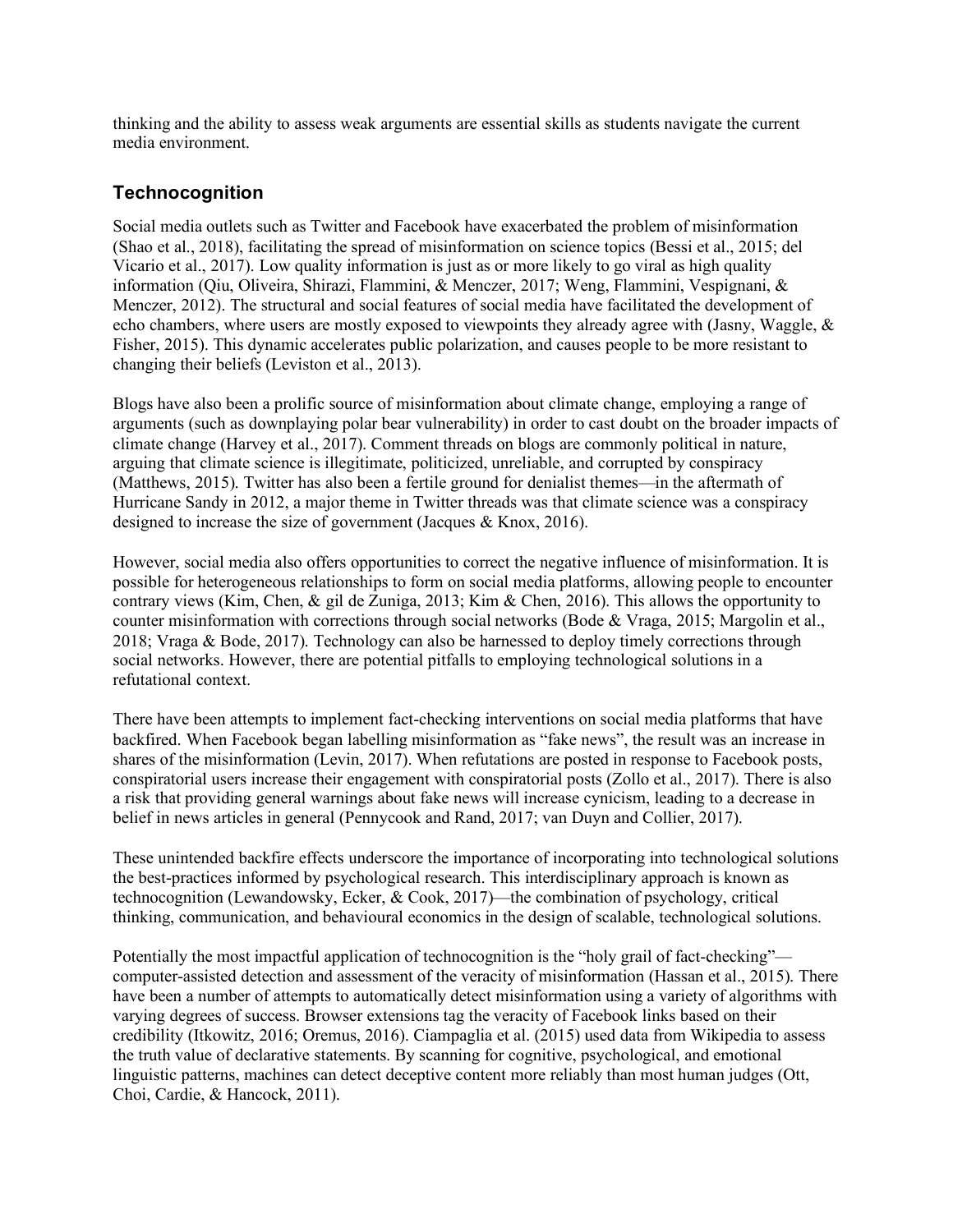Researchers have already applied automatic machine learning (i.e., not employing any human training) to conduct topic analysis of climate misinformation, identifying the major themes in thousands of conservative think-tank articles (Boussalis and Coan, 2016). Further, the static nature of climate science denial, with the same arguments from the 1990s recurring to this day (McCright and Dunlap, 2000), presents a unique opportunity for researchers seeking methods to automatically detect specific claims in climate misinformation. This means a vast corpus of data exists that can be used to train a machine to detect consistent textual patterns. This would enable researchers to construct a detailed history of denialist claims appearing in a variety of outlets such as mainstream media, social media, fossil fuel industry publications, and Congressional statements, as well as identification and refutation of misinformation in real-time.

# **FUTURE RESEARCH DIRECTIONS**

Cultural values, individual cognition, societal trends, developing technology, and a changing media landscape all contribute to the multi-faceted problem of misinformation. Countering misinformation requires a multi-disciplinary approach, involving the synthesis of the findings of social, political, information, computer, and psychological science in integrated, holistic solutions.

Existing research has deconstructed deductive misinformation—arguments with definitive conclusions (Cook, Ellerton, & Kinkead, 2018). However, further research is required in exploring other forms of misinformation. First, inductive misinformation with probabilistic conclusions is understudied—which is problematic given the long history of emphasis on uncertainty in climate misinformation campaigns and the difficulty in countering this form of misinformation (Rich & Zaragoza, 2015). Second, while there is much research into character attacks designed to reduce the credibility of individuals or groups (Shiraev, 2008), this research discipline has not yet turned its attention to climate misinformation. Potentially, the existing literature on image repair strategies may provide remedial interventions to restore public trust in climate scientists (Benoit, 1995). Third, paltering is a misinformation technique that uses literally true but misleading claims (Schauer & Zeckhauser, 2009). Computer-assisted detection of these more subtle forms of misinformation are likely to be challenging tasks, and thus countering them will likely require humansourced refutation and critical thinking education.

Ideology is a powerful force in preventing refutations from taking effect. However, there are suggestions that counter-attitudinal retractions can be effective under certain conditions (Ecker, Lewandowsky, Fenton, & Martin, 2013; Hyman & Jalbert, 2017). Inoculations that emphasise how the recipient has been misled have been observed to be effective across the political spectrum (Cook, Lewandowsky, & Ecker, 2017). Reframing climate messages using moral values that are valued by conservatives (e.g., purity) has been shown to neutralize ideological influence (Feinberg & Willer, 2013). Other possible framings include the public health impacts of climate change (Maibach, Nisbet, Baldwin, Akerlof, & Diao, 2010) and the relative costs of mitigation vs. future impacts (Hurlstone, Lewandowsky, Newell, & Sewell, 2014). There is also conflicting findings on how worldview interacts with misinformation, with some studies finding conservatives are more susceptible to misinformation than liberals (Lewandowsky  $\&$ Oberauer, 2016; Pfattheicher and Schindler, 2016) and other research finding the opposite (Bakshy, Messing, & Adamic, 2015). Future studies should seek to develop better understanding how ideology interacts with misinformation and refutations, and whether this influence can be reduced through different framings.

Further research is required on exploring the relative efficacy of different refutation approaches. Factors such as platform (e.g., Twitter, Facebook, and mainstream media fact-check), timing (pre-emptive inoculation vs reactive refutation), format (text-only vs visual), type of misinformation (e.g., deductive, inductive, character attacks, and paltering), focus of refutation (factual, logic-based, source-credibility),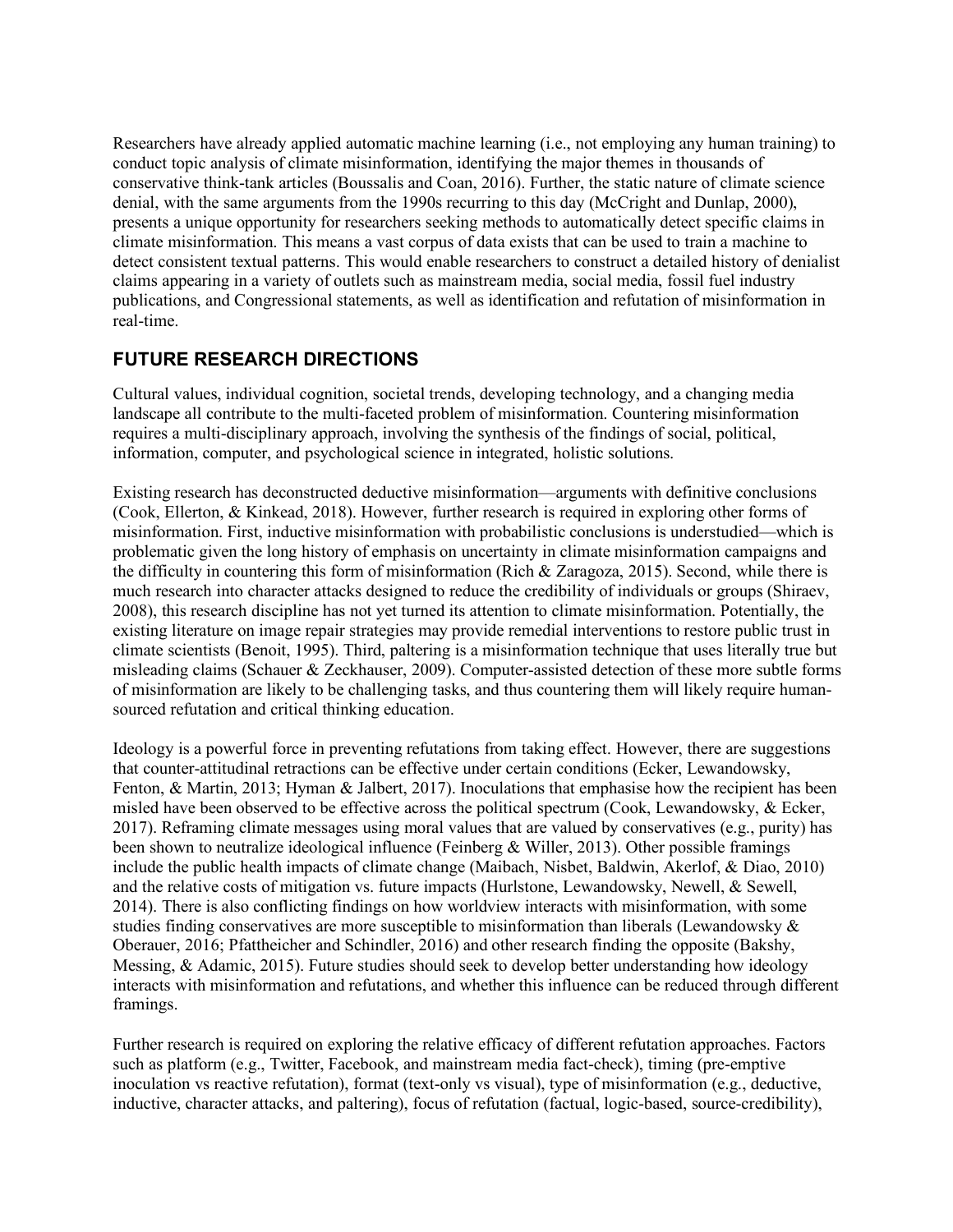and issue (e.g., climate change, vaccination, other science issues) can all be experimentally manipulated in order to develop best-practices recommendations for communicators and educators.

From a technocognition perspective, exploring refutational interventions in a social media context is of vital importance. Identifying the conditions under which flagging of fake news is beneficial versus counterproductive will provide much-needed guidance for practitioners, given the potential for interventions to backfire (Garrett & Weeks, 2013; Levin, 2017). Research advancements on refutational approaches (Paynter et al., 2019) could be combined with computer science research into detection of misinformation to develop more sophisticated and accurate tools, implemented across a range of different social media outlets. These might take the form of browser extensions (Oremus, 2016), interactive websites, Twitter-scripts, or annotated search results. Subsequent research should measure the effectiveness of these tools across different audiences, issues, and platforms. In particular, keeping up with the proliferation of ever-evolving social media channels will be challenging for manual and automated fact-checkers (Babaker & Moy, 2016).

More generally, interdisciplinary integration of psychology with computer science is an exciting new area of research with potential practical application in the area of climate misinformation. Social network analysis simulates how misinformation spreads through a social network in the same way that disease spreads through a population. This allows researchers to explore possible interventions to prevent dissemination. For example, by computing the most influential nodes in a network, researchers can identify the most effective ways to block negative influences (Nguyen et al., 2012). By considering the cultural values of nodes in a social network, social network analysis can simulate how culturally relevant information (or misinformation) disseminates through a network (Yeaman, Schick, & Lehmann, 2012). By implementing inoculating interventions at sufficient scale, it may be possible to achieve herd immunity in a network, thus eradicating specific strains of misinformation (Tambuscio et al., 2015).

Underscoring this research into public opinions and misinformation is the grim reality that there is little relationship between U.S. public opinion on issues and subsequent policy outcomes (Gilens & Page, 2014). Instead, there is a much stronger relationship between economic elite opinion and policy outcomes. One plausible disconnect is misconceptions about public opinion held by Congressional staffers, whose perceptions are driven more by their contact with business and ideologically conservative groups (Hertel-Fernandez, Mildenberger,  $&$  Stokes, 2017). Further research is needed to tease out the causes of the disconnect between public opinion and policy outcomes in democratic societies, and explore ways to close these disconnects.

## **CONCLUSION**

Misinformation as an issue has become especially salient in recent years. However, climate misinformation is not a new phenomenon (Krugman, 2018), with decades of research shedding light onto how to understand and counter misinformation. The finding that misinformation cancels out accurate information implies that science communication is a necessary but insufficient condition for communicators and educators seeking to raise public levels of climate literacy. While it is imperative that we address the influence of misinformation, research also finds that poorly designed interventions can be ineffective or counterproductive. Therefore, it is recommended that educators and communicators adopt refutational practices informed by psychological research findings.

Inoculation has been identified as an effective method of neutralizing misinformation. This approach can be implemented through educational efforts, public communication campaigns, and technological applications on social media. By combining scientific content with inoculating refutations, we can increase science literacy levels and foster critical thinking skills. Inoculating campaigns, if implemented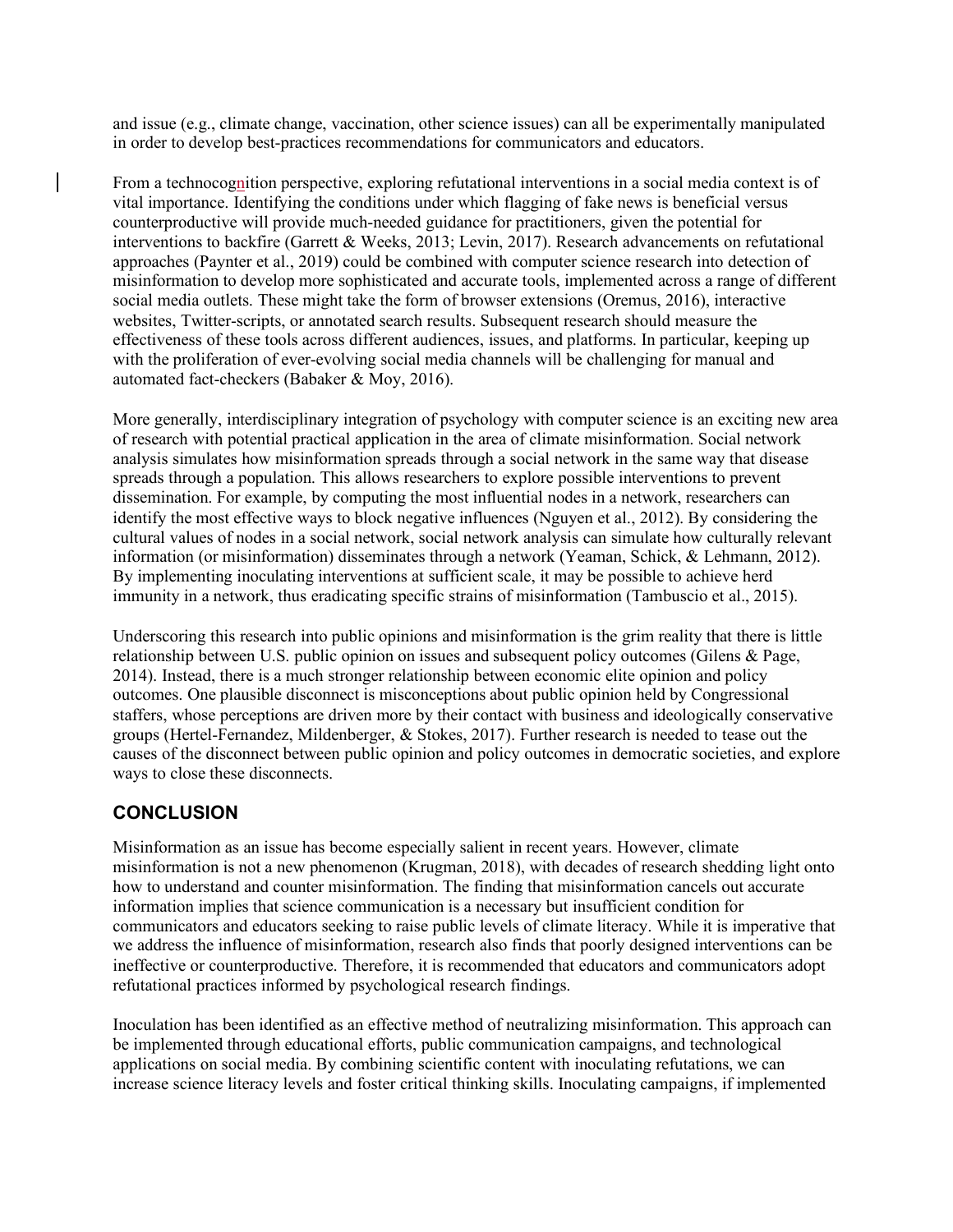widely enough in classrooms, on social media, and in mainstream media outlets, could potentially eradicate climate science denial.

To conclude, misinformation is a vast and complicated societal problem, that requires robust, holistic solutions. Technological solutions deployed through social media and educational curriculum that explicitly address misinformation are two interventions with the potential to inoculate the public against misinformation. It is only through multi-disciplinary collaborations, uniting psychology, computer science, and critical thinking researchers, that ambitious, innovative solutions can be developed at scales commensurate with the scale of misinformation efforts.

## **REFERENCES**

Abraham, J. P., Cook, J., Fasullo, J. T., Jacobs, P. H., Mandia, S. A., & Nuccitelli, D. A. (2014). Review of the consensus and asymmetric quality of research on human-induced climate change. *Cosmopolis*, *1*, 3-18.

Akter, Sonia, Jeff Bennett, & Michael B. Ward. (2012). "Climate Change Scepticism and Public Support for Mitigation: Evidence from an Australian Choice Experiment." *Global Environmental Change*, *22*(3), 736 - 745.

Anderegg, W. R., & Goldsmith, G. R. (2014). Public interest in climate change over the past decade and the effects of the 'climategate' media event. *Environmental Research Letters*, *9*(5), 054005.

Anderson, E. (2011). Democracy, public policy, and lay assessments of scientific testimony. *Episteme*, *8*, 534 144–164.

Babaker, M., & Moy, W. (2016). The State of Automated Fact checking. *FullFact.org*. Retrieved from https://fullfact.org/media/uploads/full\_factthe state of automated factchecking aug 2016.pdf

Bakshy, E., Messing, S., & Adamic, L. A. (2015). Exposure to ideologically diverse news and opinion on Facebook. *Science*, *348*(6239), 1130-1132.

Banas, J. A., & Richards, A. S. (2017). Apprehension or motivation to defend attitudes? Exploring the underlying threat mechanism in inoculation-induced resistance to persuasion. *Communication Monographs*, *84*(2), 164-178.

Bedford, D. (2010). Agnotology as a teaching tool: Learning climate science by studying misinformation. *Journal of Geography*, *109*(4), 159-165.

Bedford, D., & Cook, J. (2016). *Climate Change: Examining the Facts*. Santa Barbara, CA: ABC-CLIO.

Benestad, R. E., Nuccitelli, D., Lewandowsky, S., Hayhoe, K., Hygen, H. O., van Dorland, R., & Cook, J. (2015). Learning from mistakes in climate research. *Theoretical and Applied Climatology*, 1-5.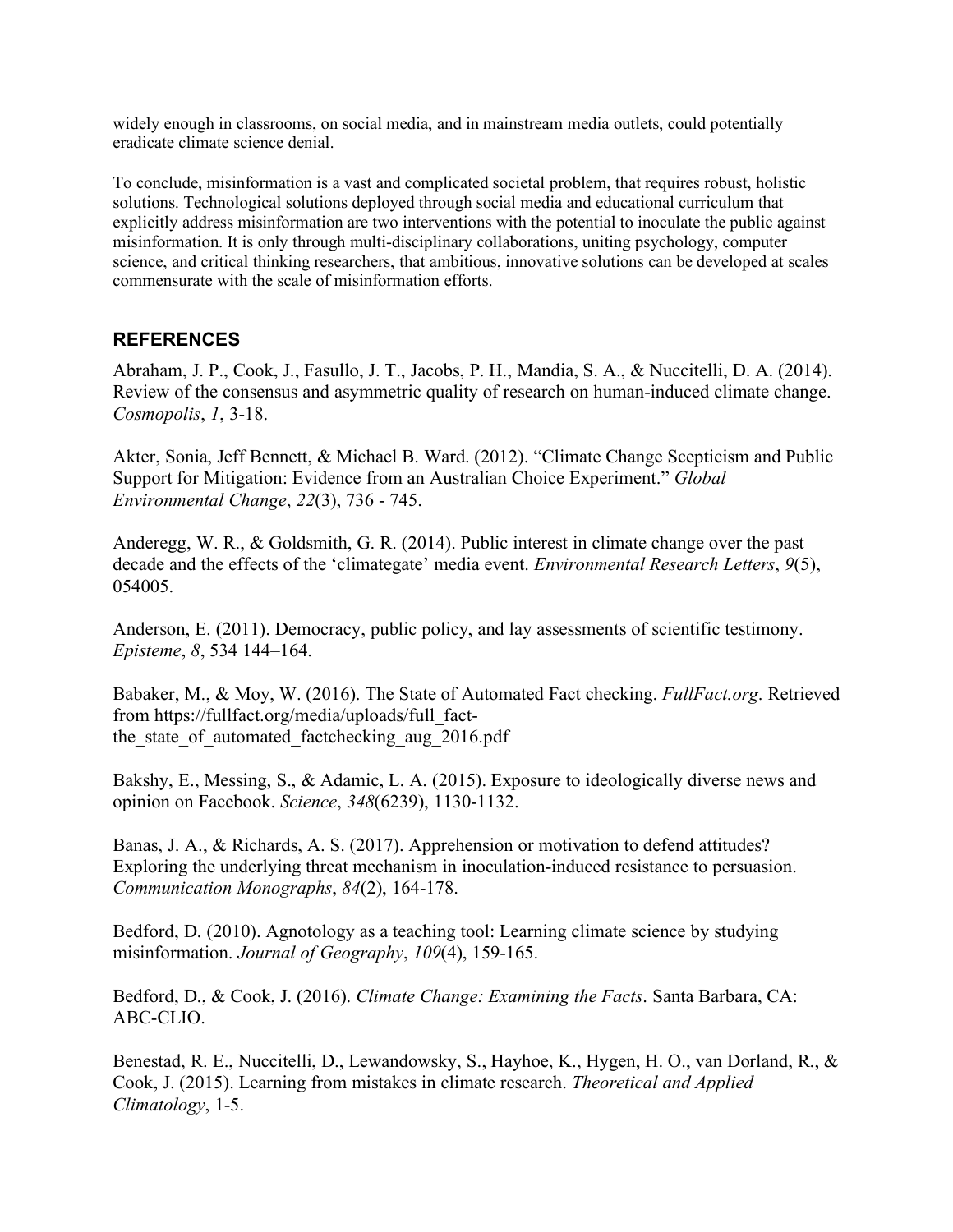Benoit, W. L. (1995). *Accounts, Excuses, Apologies: A Theory of Image Restoration Strategies*. Albany: State University of New York Press.

Bessi, A., Coletto, M., Davidescu, G. A., Scala, A., Caldarelli, G., & Quattrociocchi, W. (2015). Science vs conspiracy: Collective narratives in the age of misinformation. *PloS one*, *10*(2), e0118093.

Björnberg, K. E., Karlsson, M., Gilek, M., & Hansson, S. O. (2017). Climate and environmental science denial: A review of the scientific literature published in 1990–2015. *Journal of Cleaner Production*, doi: 10.1016/j.jclepro.2017.08.066.

Bode, L., & Vraga, E. K. (2015). In related news, that was wrong: The correction of misinformation through related stories functionality in social media. *Journal of Communication*, *65*(4), 619-638.

Bolsen, T., & Druckman, J. N. (2015). Counteracting the politicization of science. *Journal of Communication*, *65*(5), 745-769.

Bonds, E. (2016). Beyond Denialism: Think Tank Approaches to Climate Change. *Sociology Compass*, *10*(4), 306-317.

Boussalis, C., & Coan, T. G. (2016). Text-mining the signals of climate change doubt. *Global Environmental Change*, *36*, 89-100.

Boykoff, M.T., (2008), Lost in translation? United States television news coverage of anthropogenic climate change, 1995–2004. *Climatic Change*, 86 (1), 1–11.

Boykoff, M. T. (2014). Media discourse on the climate slowdown. *Nature Climate Change*, *4*, 156-158.

Boykoff, M. T., & Boykoff, J. M. (2004). Balance as bias: global warming and the US prestige press. *Global Environmental Change*, *14*(2), 125-136.

Boykoff, M. T., & Olson, S. K. (2013). 'Wise contrarians': a keystone species in contemporary climate science, politics and policy. *Celebrity studies*, *4*(3), 276-291.

Brisman, A. (2012). The cultural silence of climate change contrarianism. In R. White (Ed.), *Climate change from a criminological perspective* (pp. 41–70). New York: Springer.

Brulle, R. J. (2014). Institutionalizing delay: foundation funding and the creation of US climate change counter-movement organizations. *Climatic Change*, *122*(4), 681-694.

Brulle, R. J., Carmichael, J., & Jenkins, J. C. (2012). Shifting public opinion on climate change: An empirical assessment of factors influencing concern over climate change in the U.S., 2002– 2010. *Climatic Change*, *114*, 169–188.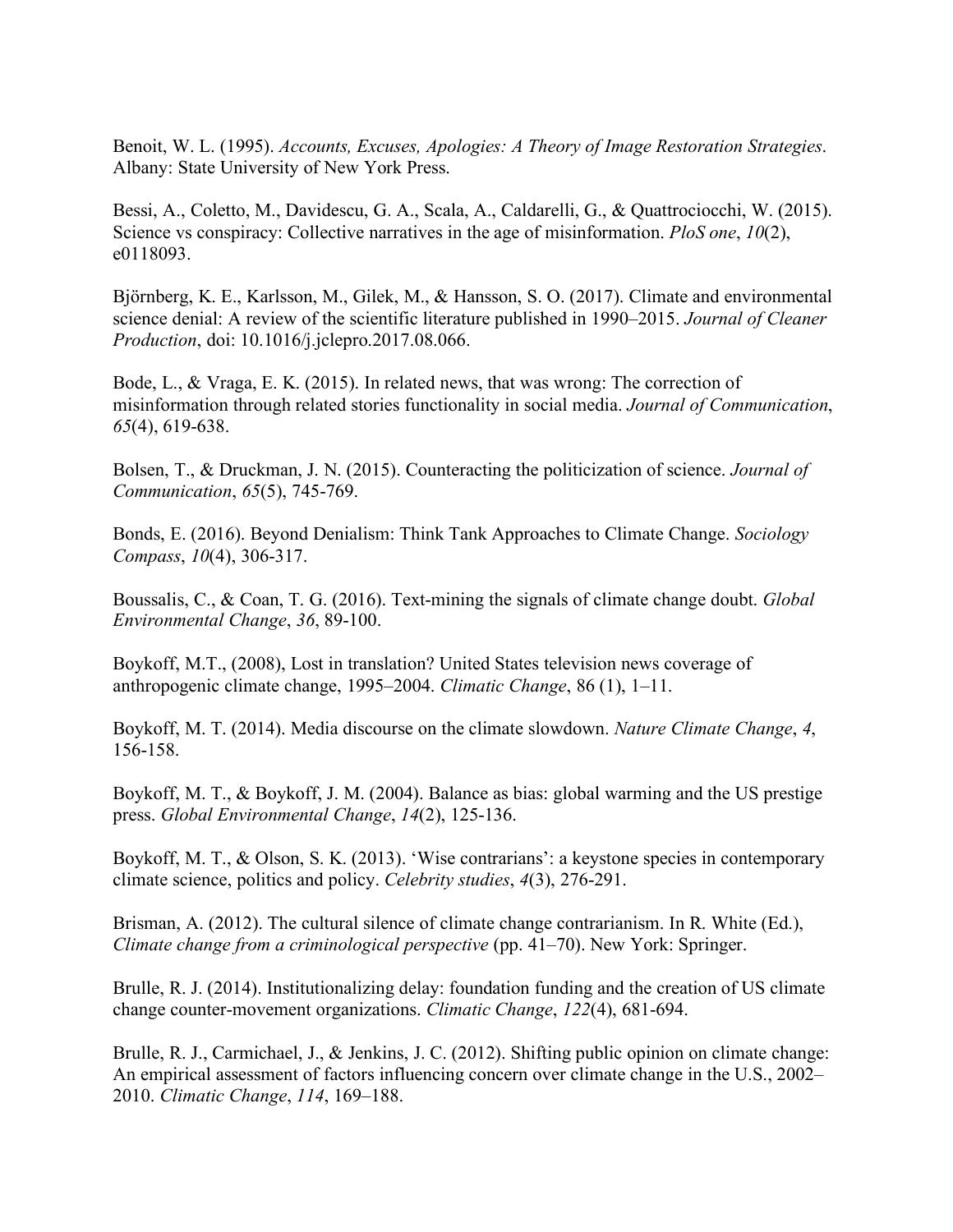Cann, H. W. (2015). Climate Change, Still Challenged: Conservative Think Tanks and Skeptic Frames. Presented at the *Annual Meeting of the Western Political Science Association Las Vegas*, April 2–4, 2015.

Capstick, S. B., & Pidgeon, N. F. (2014). What is climate change scepticism? Examination of the concept using a mixed methods study of the UK public. *Global Environmental Change*, *24*, 389- 401.

Ceccarelli, L. (2011). Manufactured scientific controversy: Science, rhetoric, and public debate. *Rhetoric & Public Affairs*, *14*(2), 195-228.

Ciampaglia, G. L., Shiralkar, P., Rocha, L. M., Bollen, J., Menczer, F., & Flammini, A. (2015). Computational fact checking from knowledge networks. *PLoS ONE*, *10*, 1-13.

Compton, J. (2005). Comparison, contrast, and synthesis of Aristotelian rationality and inoculation. *Journal of the Speech and Theatre Association of Missouri*, *35*, 1-23.

Compton, J., & Ivanov, B. (2013). Vaccinating voters: Surveying political campaign inoculation scholarship. In *E. L. Cohen (Ed.), Communication yearbook 37* (pp. 250-283). New York, NY: Routledge.

Compton, J., Jackson, B., & Dimmock, J. A. (2016). Persuading others to avoid persuasion: Inoculation theory and resistant health attitudes. *Frontiers in Psychology*, *7*, 122.

Cook, J. (2014). What do the 'Climategate' hacked CRU emails tell us? *Skeptical Science*. Retrieved from https://skepticalscience.com/archive.php?r=909

Cook, J. (2016). Countering Climate Science Denial and Communicating Scientific Consensus. *Oxford Encyclopedia of Climate Change Communication*. London: Oxford University Press.

Cook, J., Bedford, D. & Mandia, S. (2014). Raising Climate Literacy Through Addressing Misinformation: Case Studies in Agnotology-Based Learning. Journal of Geoscience Education, 62(3), 296-306.

Cook, J., Ellerton, P., and Kinkead, D. (2018). Deconstructing climate misinformation to identify reasoning errors. *Environmental Research Letters*, *11*(2).

Cook, J. & Lewandowsky, S. (2016). Rational Irrationality: Modeling Climate Change Belief Polarization Using Bayesian Networks. *Topics in Cognitive Science*, *8*(1), 160-179.

Cook, J., & Lewandowsky, S. (2011). *The Debunking Handbook*. St. Lucia, Australia: University of Queensland. ISBN 978-0-646-56812-6. [available at http://sks.to/debunk].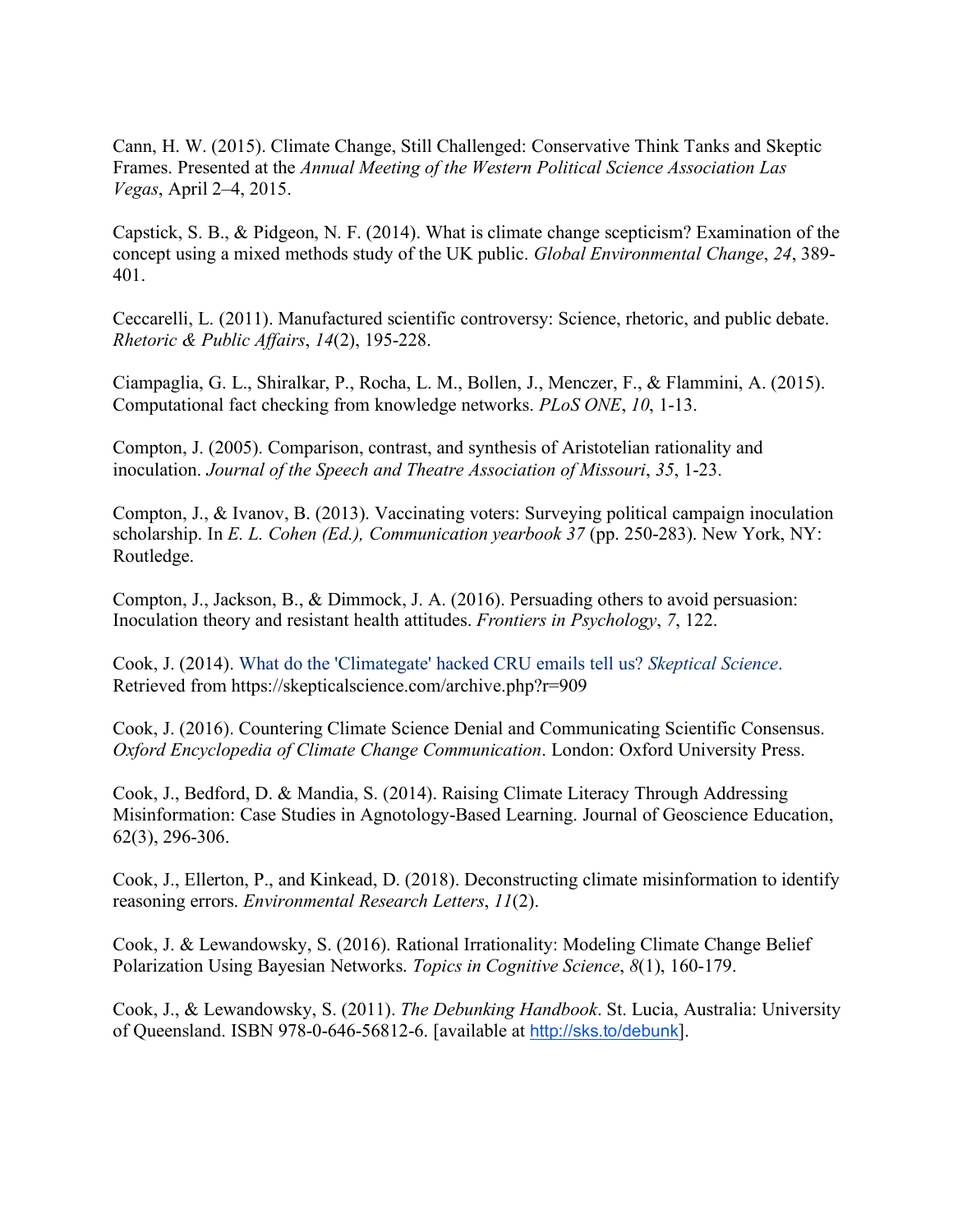Cook, J., Lewandowsky, S., & Ecker, U. (2017). Neutralizing misinformation through inoculation: Exposing misleading argumentation techniques reduces their influence. *PLOS ONE*, *12*(5): e0175799.

Cook, J., Oreskes, N., Doran, P. T., Anderegg, W. R., Verheggen, B., Maibach, E. W., Carlton, J. S., Lewandowsky, S., Skuce, A. G., Green, S. A., & Nuccitelli, D. (2016). Consensus on consensus: a synthesis of consensus estimates on human-caused global warming. *Environmental Research Letters*, *11*(4), 048002.

Cook, J., Schuennemann, K., Nuccitelli, D., Jacobs, P., Cowtan, K., Green, S., Way, R., Richardson, M., Cawley, G., Mandia, S., Skuce, A., & Bedford, D. (April 2015). Denial101x: Making Sense of Climate Science Denial. *edX*. http://edx.org/understanding-climate-denial

Correia, V. (2011). Biases and fallacies: The role of motivated irrationality in fallacious reasoning. *Cogency*, *3*(1), 107-126.

Del Vicario, M., Bessi, A., Zollo, F., Petroni, F., Scala, A., Caldareli, G., Stanley, H. E., & Quattrociocchi, W. (2017). The spreading of misinformation online. *Proceedings of the National Academy of Sciences*, *113*, 554-559.

Diethelm, P., & McKee, M. (2009). Denialism: what is it and how should scientists respond? *The European Journal of Public Health*, *19*(1), 2-4.

Ding, D., Maibach, E. W., Zhao, X., Roser-Renouf, C., & Leiserowitz, A. (2011). Support for climate policy and societal action are linked to perceptions about scientific agreement. *Nature Climate Change*, *1*(9), 462.

Douglas, K. M., & Sutton, R. M. (2008). The hidden impact of conspiracy theories: Perceived and actual influence of theories surrounding the death of Princess Diana. *The Journal of Social Psychology*, *148*(2), 210-222.

Dunlap, R. E., & McCright, A. M. (2015). Challenging climate change: The denial countermovement. In Riley E. Dunlap & Robert J. Brulle (Eds.), *Climate change and society: Sociological perspective*s, (pp. 300-322). New York: Oxford University Press.

Dunlap, R. E., McCright, A. M., & Yarosh, J. H. (2016). The Political Divide on Climate Change: Partisan Polarization Widens in the US. *Environment: Science and Policy for Sustainable Development*, *58*(5), 4-23.

Ecker, U. K. H., Lewandowsky, S., Cheung, C. S. C., & Maybery, M. T. (2015). He did it! She did it! No, she did not! Multiple causal explanations and the continued influence of misinformation. *Journal of Memory and Language*, *85*,101–115.

Ecker, U. K., Lewandowsky, S., Fenton, O., & Martin, K. (2014). Do people keep believing because they want to? Preexisting attitudes and the continued influence of misinformation. *Memory & Cognition*, *42*(2), 292-304.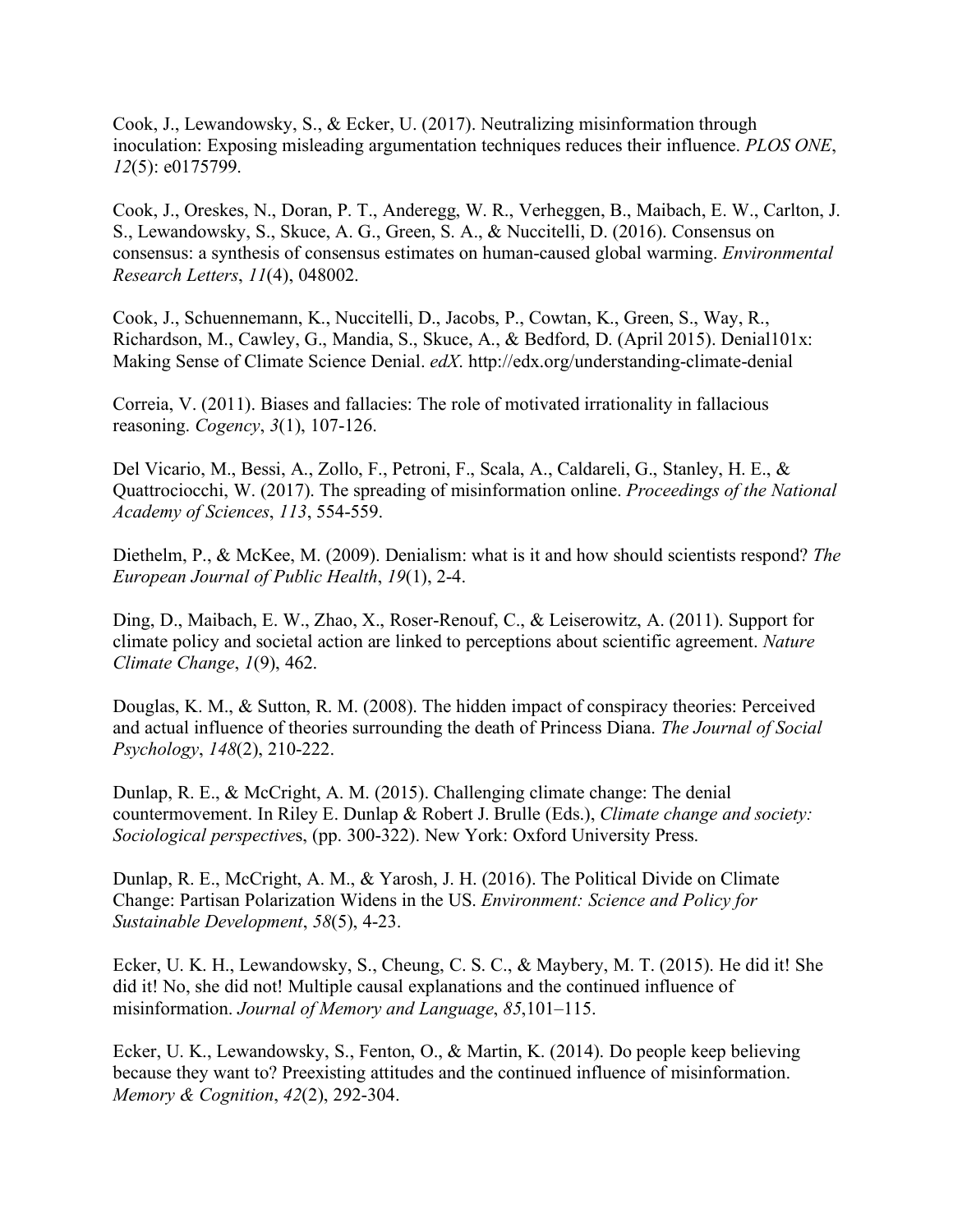Ecker, U.K.H., Lewandowsky, S., & Tang, D.T.W. (2010). Explicit warnings reduce but do not eliminate the continued influence of misinformation. *Memory & Cognition*, *38*, 1087–1100.

Einstein, K. L., & Glick, D. M. (2014). Do I think BLS data are BS? The consequences of conspiracy theories. *Political Behavior*, *37*(3), 679-701. Farrell, J. (2016a). Corporate funding and ideological polarization about climate change. *Proceedings of the National Academy of Sciences*, *113*(1), 92-97.

Elsasser, S. W., & Dunlap, R. E. (2013). Leading voices in the denier choir: Conservative columnists' dismissal of global warming and denigration of climate science. *American Behavioral Scientist*, 57(6), 754-776.

Farrell, J. (2016a). Corporate funding and ideological polarization about climate change. *Proceedings of the National Academy of Sciences*, *113*(1), 92-97.

Farrell, J. (2016b). Network structure and influence of the climate change counter-movement. *Nature Climate Change*, *6*(4), 370-374.

Feinberg, M., & Willer, R. (2013). The moral roots of environmental attitudes. *Psychological science*, *24*(1), 56-62.

Frankie, Thomas J., "Facing the Controversy: A Grounded Theory Study of How Teachers Plan to Address Climate Change in Their Classrooms" (2014). Education Doctoral. Paper 191.

Franta, B. (2018). Early oil industry knowledge of CO 2 and global warming. *Nature Climate Change*, 1.

Freudenburg, W. R., Gramling, R., & Davidson, D. J. (2008). Scientific certainty argumentation methods (SCAMs): science and the politics of doubt. *Sociological Inquiry*, *78*(1), 2-38.

Garrett, R.K., & Weeks, B.E. (2013, February). The promise and peril of real-time corrections to political misperceptions. In *Proceedings of the 2013 conference on Computer supported cooperative work* (pp. 1047-1058). ACM.

Geiger, N., & Swim, J. K. (2016). Climate of silence: Pluralistic ignorance as a barrier to climate change discussion. *Journal of Environmental Psychology*, *47*, 79-90.

Gilens, M., & Page, B. I. (2014). Testing theories of American politics: Elites, interest groups, and average citizens. *Perspectives on Politics*, *12*, 564–581.

Hamilton, L. C., & Saito, K. (2015). A four-party view of US environmental concern. *Environmental Politics*, *24*(2), 212-227.

Hardy, B. W., & Jamieson, K. H. (2016). Overcoming endpoint bias in climate change communication: the case of Arctic sea ice trends. *Environmental Communication*, 1-13.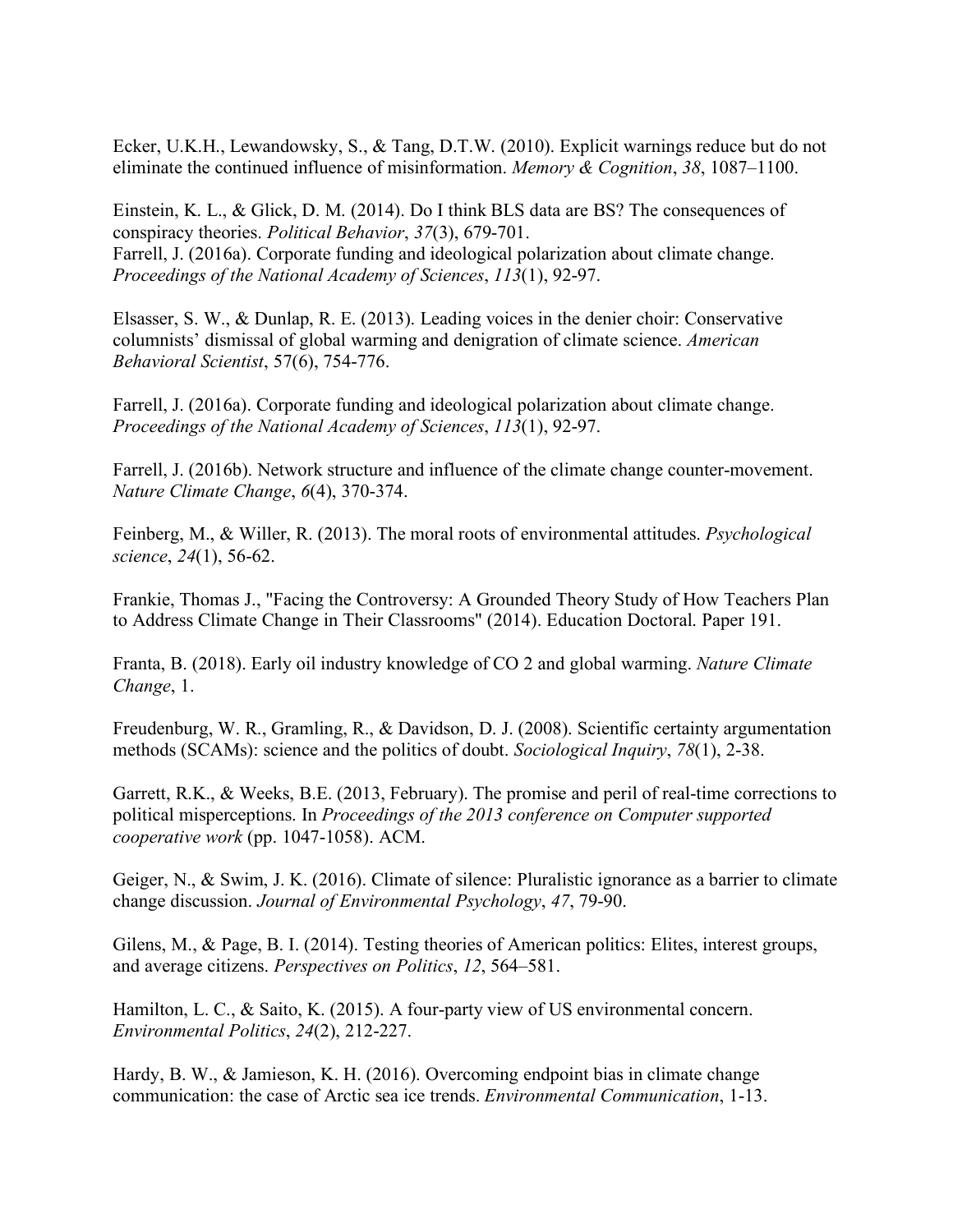Hart, P. S., & Nisbet, E. C. (2011). Boomerang effects in science communication: How motivated reasoning and identity cues amplify opinion polarization about climate mitigation policies. *Communication Research*, *39*(6), 701–723.

Hassan, N., Adair, B., Hamilton, J. T., Li, C., Tremayne, M., Yang, J., & Yu, C. (2015). The quest to automate fact-checking. *Proceedings of the 2015 Computation+Journalism Symposium*.

Hertel-Fernandez, A., Mildenberger, M., & Stokes, L. C. (2017). Legislative Staff and Representation in Congress. *American Political Science Review*, 1-18.

Hoofnagle, M. (2007, April 30). Hello Scienceblogs. *Denialism Blog*. Retrieved from http://scienceblogs.com/denialism/about/

Hornsey, M. J., Harris, E. A., Bain, P. G., & Fielding, K. S. (2016). Meta-analyses of the determinants and outcomes of belief in climate change. *Nature Climate Change*, *6*(6), 622-626.

Hornsey, M. J., Harris, E. A., & Fielding, K. S. (2018). Relationships among conspiratorial beliefs, conservatism and climate scepticism across nations. *Nature Climate Change*, 1.

Houghton JT, Meira Filho LG, Callander BA, Harris N, Kattenberg A, Maskell K (eds) (1996) *Climate change 1995: the science of climate change – contribution of working group I to the second assessment report of the intergovernmental panel on climate change*. Cambridge University Press, Cambridge, UK.

Hurlstone, M. J., Lewandowsky, S., Newell, B. R., & Sewell, B. (2014). The effect of framing and normative messages in building support for climate policies. *PLOS ONE*, *9*, e114335.

Hyman, I. E., & Jalbert, M. C. (2017). Misinformation and worldviews in the post-truth information age: Commentary on Lewandowsky, Ecker, and Cook. *Journal of Applied Research in Memory and Cognition*, *6*, 377–381.

Itkowitz, C. (2016, Nov 20). Fake news is a real problem. These college students came up with a fix. *Washington Post*. Retrieved from http://www.chicagotribune.com/bluesky/technology/ctfake-news-college-students-fix-wp-bsi-20161120-story.html

Ivanov, B., Sims, J. D., Compton, J., Miller, C. H., Parker, K. A., Parker, J. L., Harrison, K., & Averbeck, J. M. (2015). The General Content of Postinoculation Talk: Recalled Issue-Specific Conversations Following Inoculation Treatments. *Western Journal of Communication*, *79*(2), 218-238.

Jacques, P. J., Dunlap, R. E., & Freeman, M. (2008). The organisation of denial: Conservative think tanks and environmental scepticism. *Environmental politics*, *17*(3), 349-385.

Jacques, P. J., & Knox, C. C. (2016). Hurricanes and hegemony: A qualitative analysis of microlevel climate change denial discourses. *Environmental Politics*, 1-22.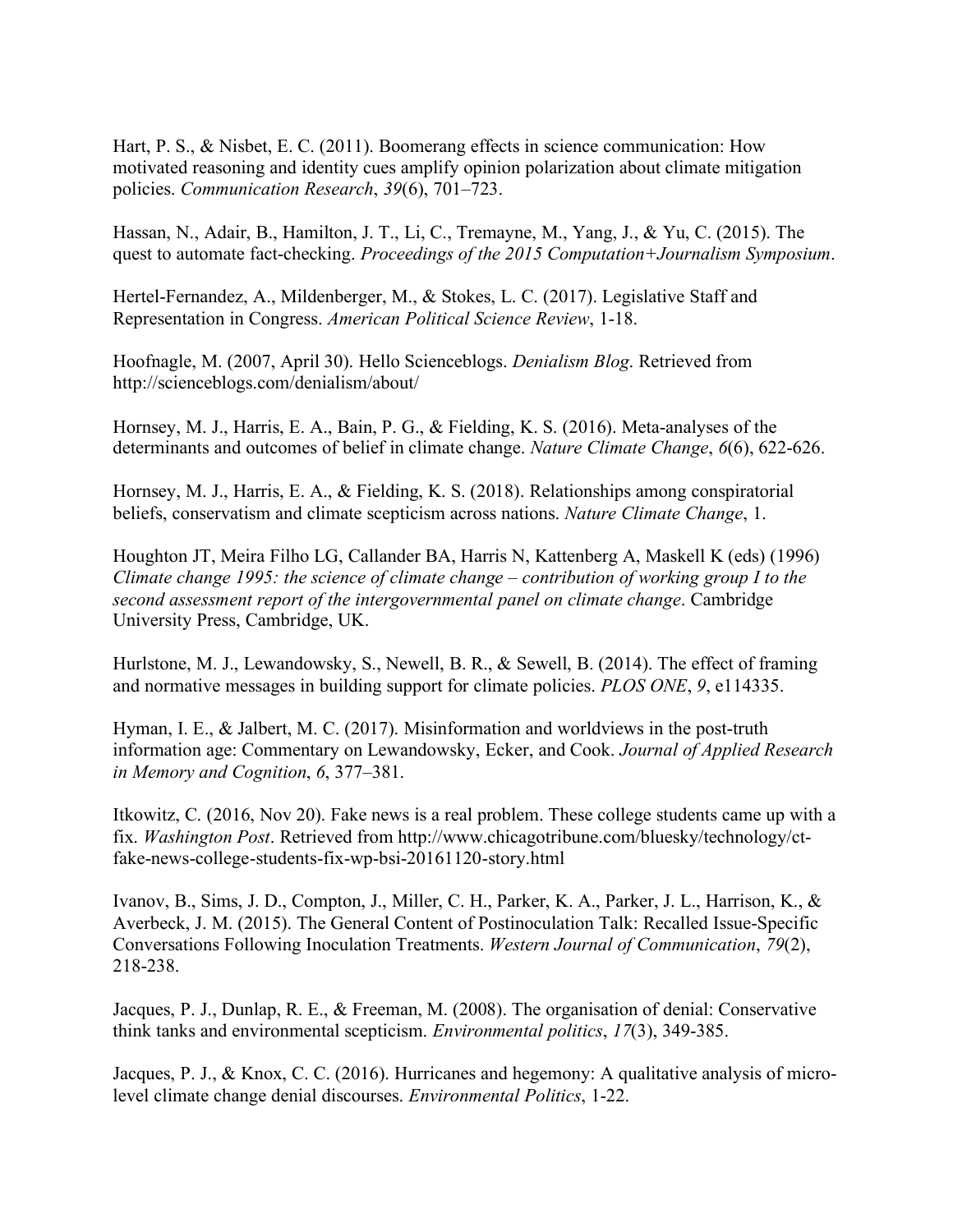Jasny, L., Waggle, J., & Fisher, D. R. (2015). An empirical examination of echo chambers in US climate policy networks. *Nature Climate Change*, *5*(8), 782-786.

Jolley, D., & Douglas, K. M. (2014). The social consequences of conspiracism: Exposure to conspiracy theories decreases intentions to engage in politics and to reduce one's carbon footprint. *British Journal of Psychology*, *105*(1), 35-56.

Kim, Y., & Chen, H. T. (2016). Social media and online political participation: The mediating role of exposure to cross-cutting and like-minded perspectives. *Telematics and Informatics*, *33*(2), 320-330.

Kim, Y., Chen, H. T., & gil de Zúñiga, H. (2013). Stumbling upon news on the Internet: Effects of incidental news exposure and relative entertainment use on political engagement. *Computers in Human Behavior*, *29*(6), 2607-2614.

Kollipara, P. (Jan. 21, 2015). Wrap-up: U.S. Senate agrees climate change is real—but not necessarily that humans are causing it. *Science*. Retrieved from http://www.sciencemag.org/news/2015/01/wrap-us-senate-agrees-climate-change-real-notnecessarily-humans-are-causing-it

Krugman, P (2018, December). Climate Denial Was the Crucible for Trumpism. New York Times. Available at https://www.nytimes.com/2018/12/03/opinion/climate-denial-trumpgop.html

Kuhn, D., & Crowell, A. (2011). Dialogic argumentation as a vehicle for developing young adolescents' thinking. *Psychological Science*, *22*(4), 545-552.

Lambert, J. L., & Bleicher, R. E. (2017). Argumentation as a strategy for increasing preservice teachers' understanding of climate change, a key global socioscientific issue. *International Journal of Education in Mathematics, Science and Technology*, *5*(1), 101-112.

Leiserowitz, A., Maibach, E., Roser-Renouf, C., Rosenthal, S., & Cutler, M. (2017). *Climate change in the American mind: May 2017*. Yale University and George Mason University. New Haven, CT: Yale Program on Climate Change Communication.

Levin, S. (2017, May 16). Facebook promised to tackle fake news. But the evidence shows it's not working. *The Guardian*. Retrieved from https://www.theguardian.com/technology/2017/may/16/facebook-fake-news-tools-not-working

Leviston, Z., Walker, I., & Morwinski, S. (2013). Your opinion on climate change might not be as common as you think. *Nature Climate Change*, *3*(4), 334.

Lewandowsky, S. (2014). Conspiratory fascination versus public interest: the case of 'climategate'. *Environmental Research Letters*, 9(11), 111004.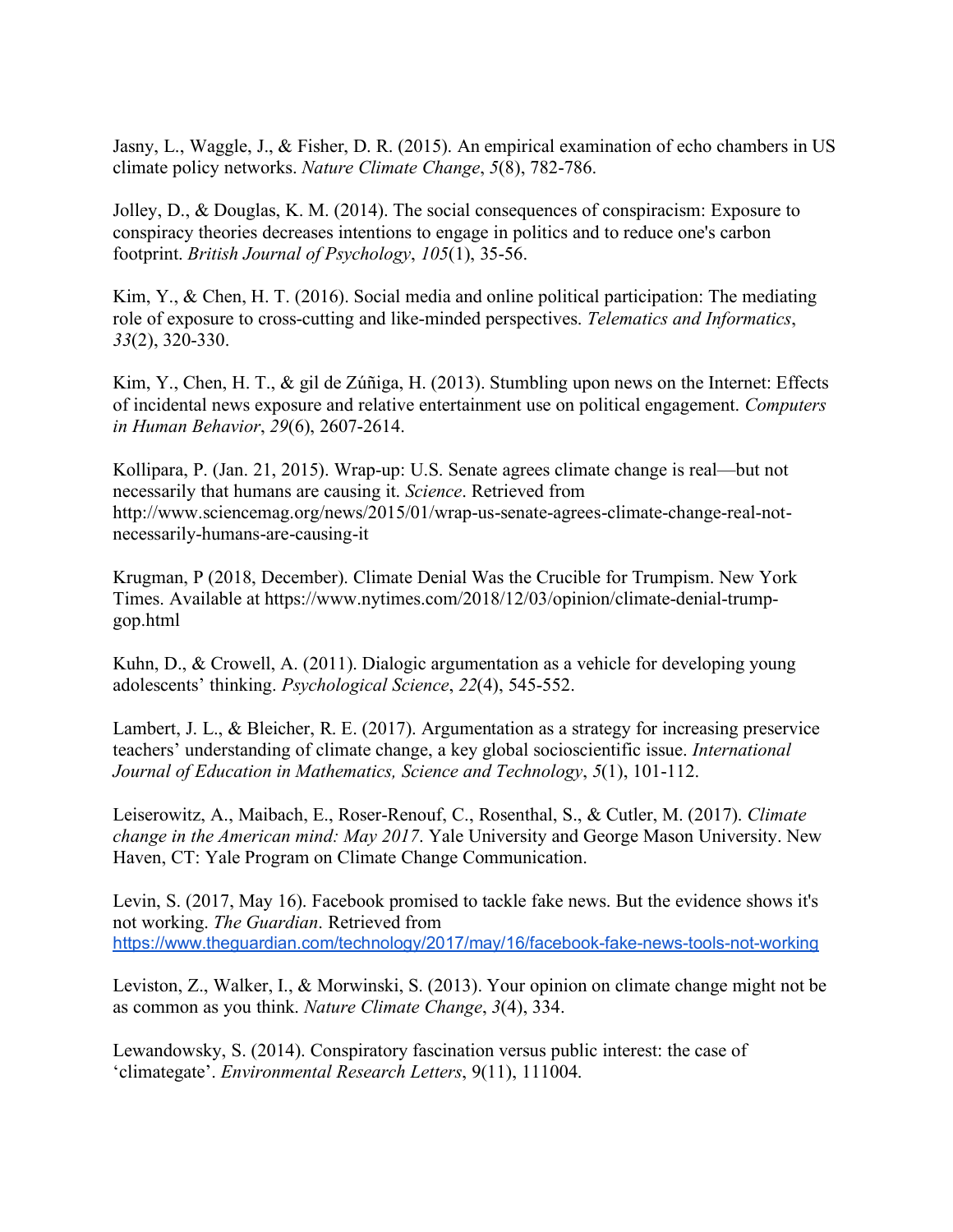Lewandowsky, S., Ballard, T., Oberauer, K., & Benestad, R. (2016). A blind expert test of contrarian claims about climate data. *Global Environmental Change*, *39*, 91–97.

Lewandowsky, S., Cook, J., & Lloyd, E. (2016). The 'Alice in Wonderland' mechanics of the rejection of (climate) science: simulating coherence by conspiracism. *Synthese*, 1-22.

Lewandowsky, S., Cook, J., Oberauer, K., Brophy, S., Lloyd, E. A., & Marriott, M. (2015). Recurrent fury: Conspiratorial discourse in the blogosphere triggered by research on the role of conspiracist ideation in climate denial. *Journal of Social and Political Psychology*, *3*(1), 142- 178.

Lewandowsky, S., Ecker, U. K., & Cook, J. (2017). Beyond misinformation: Understanding and coping with the "post-truth" era. *Journal of Applied Research in Memory and Cognition*, *6*(4), 353-369.

Lewandowsky, S., Ecker, U. K., Seifert, C. M., Schwarz, N., & Cook, J. (2012). Misinformation and its correction continued influence and successful debiasing. *Psychological Science in the Public Interest*, *13*(3), 106-131.

Lewandowsky, S., Gignac, G. E., & Oberauer, K. (2013). The role of conspiracist ideation and worldviews in predicting rejection of science. *PloS One*, *8*(10), e75637.

Lewandowsky, S., Gignac, G. E., & Vaughan, S. (2013). The pivotal role of perceived scientific consensus in acceptance of science. *Nature Climate Change*, *3*(4), 399-404.

Lewandowsky, S., & Oberauer, K. (2016). Motivated rejection of science. *Current Directions in Psychological Science*, *25*, 217–222.

Lewandowsky, S., Risbey, J. S., & Oreskes, N. (2016). The "pause" in global warming: Turning a routine fluctuation into a problem for science. *Bulletin of the American Meteorological Society*, *97*(5), 723-733.

Lovitt, C. F., & Shuyler, K. (2016). Teaching Climate Change Concepts and the Nature of Science: A Library Activity To Identify Sources of Climate Change Misconceptions. In *Integrating Information Literacy into the Chemistry Curriculum (pp. 221-246). American* Chemical Society.

Luntz, F. (2002) The environment: a cleaner, safer, healthier America. *Luntz Research*, Alexandria. Retrieved from https://www2.bc.edu/~plater/Newpublicsite06/suppmats/02.6.pdf

Maibach, E., Leiserowitz, A., Rosenthal, S., Roser-Renouf, C., & Cutler, M. (2016). Is there a climate "spiral of silence" in America: March, 2016. *Yale University and George Mason University*. New Haven, CT: Yale Program on Climate Change Communication.

Maibach, E., Nisbet, M., Baldwin, P., Akerlof, K., & Diao, G. (2010). Reframing climate change as a public health issue: An exploratory study of public reactions. *BMC Public Health*, *10*, 299.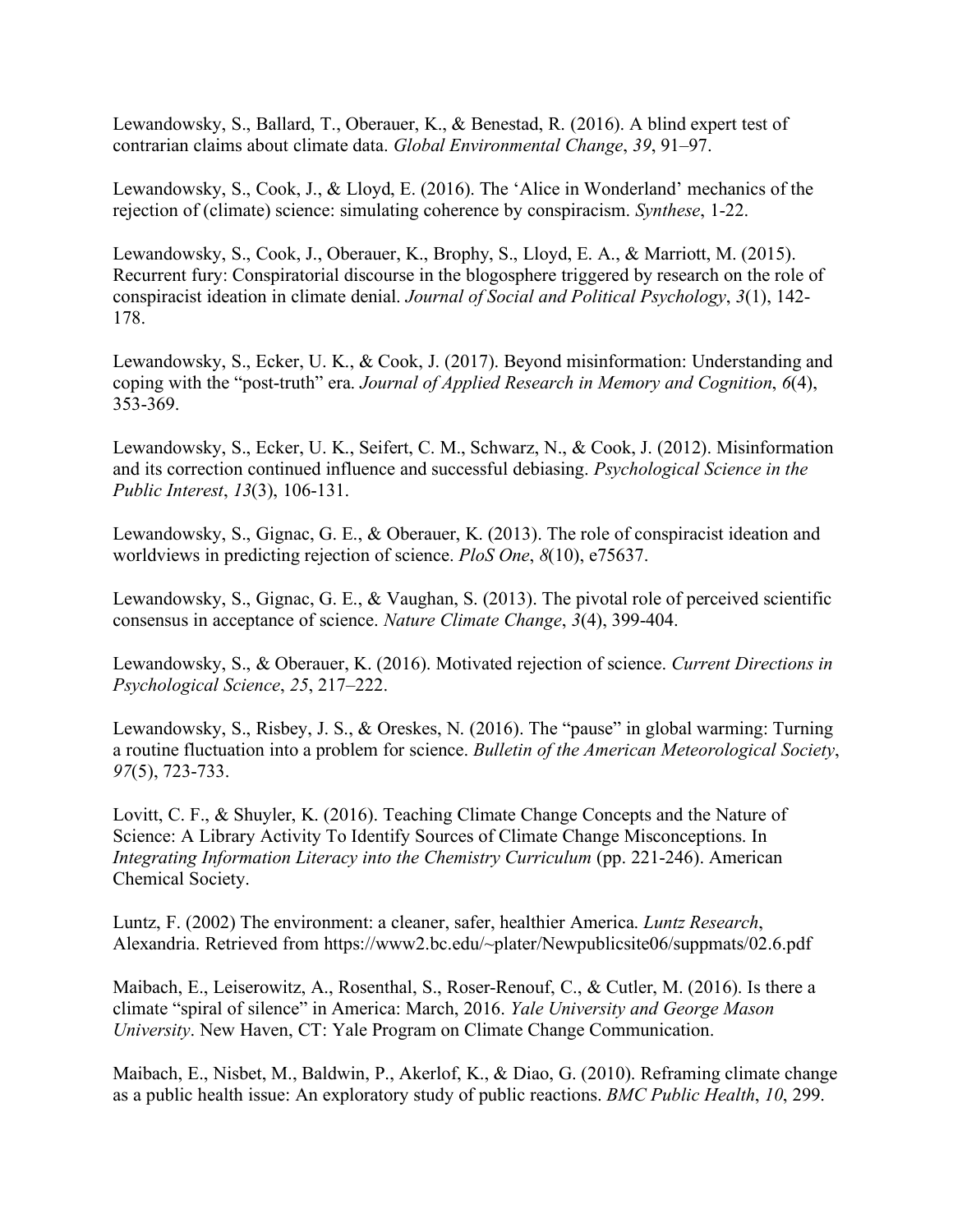Margolin, D. B., Hannak, A., & Weber, I. (2018). Political fact-checking on Twitter: when do corrections have an effect? *Political Communication*, *35*(2), 196-219.

Marsh, E. J., & Yang, B. W. (2017). A call to think broadly about information literacy: Comment on "beyond misinformation: Understanding and coping with the post-truth era" by Lewandowsky, Ecker, and Cook. *Journal of Applied Research in Memory and Cognition*, *6*, 401–404.

Mason, L., Gava, M., & Boldrin, A. (2008). On warm conceptual change: The interplay of text, epistemological beliefs, and topic interest. *Journal of Educational Psychology*, *100*(2), 291.

Matthews, P. (2015). Why Are People Skeptical about Climate Change? Some Insights from Blog Comments. *Environmental Communication*, 9(2), 153-168.

Mazo, J. (2013). Climate change: strategies of denial. *Survival*, *55*(4), 41-49.

McCright, A. M., Charters, M., Dentzman, K., & Dietz, T. (2016). Examining the Effectiveness of Climate Change Frames in the Face of a Climate Change Denial Counter-Frame. *Topics in Cognitive Science*, *8*(1), 76-97.

McCright, A. M., & Dunlap, R. E. (2000). Challenging global warming as a social problem: An analysis of the conservative movement's counter-claims. *Social problems*, *47*(4), 499-522.

McCright, A. M., Dunlap, R. E., & Xiao, C. (2013). Perceived scientific agreement and support for government action on climate change in the USA. *Climatic Change*, *119*(2), 511-518.

McCuin, J. L., Hayhoe, K., & Hayhoe, D. (2014). Comparing the Effects of Traditional vs. Misconceptions-Based Instruction on Student Understanding of the Greenhouse Effect. *Journal of Geoscience Education*, *62*(3), 445-459.

McGuire, W. J., & Papageorgis, D. (1961). The relative efficacy of various types of prior beliefdefense in producing immunity against persuasion. *Public Opinion Quarterly*, *26*, 24-34.

Mihailidis, P., & Viotty, S. (2017). Spreadable spectacle in digital culture: Civic expression, fake news, and the role of media literacies in post-fact society. *American Behavioral Scientist*, 61, 441–454.

Mildenberger, M., & Leiserowitz, A. (2017). Public opinion on climate change: Is there an economy–environment tradeoff? *Environmental Politics*, 1-24.

Nguyen, T.H., Tsai, J., Jiang, A., Bowring, E., Maheswaran, R., & Tambe, M. (2012). Security Games on Social Networks. In *2012 AAAI Fall Symposium Series*.

Nyhan, B., & Reifler, J. (2010). When Corrections Fail: The persistence of political misperceptions. *Political Behavior*. *32*(2): 303–330. doi:10.1007/s11109-010-9112-2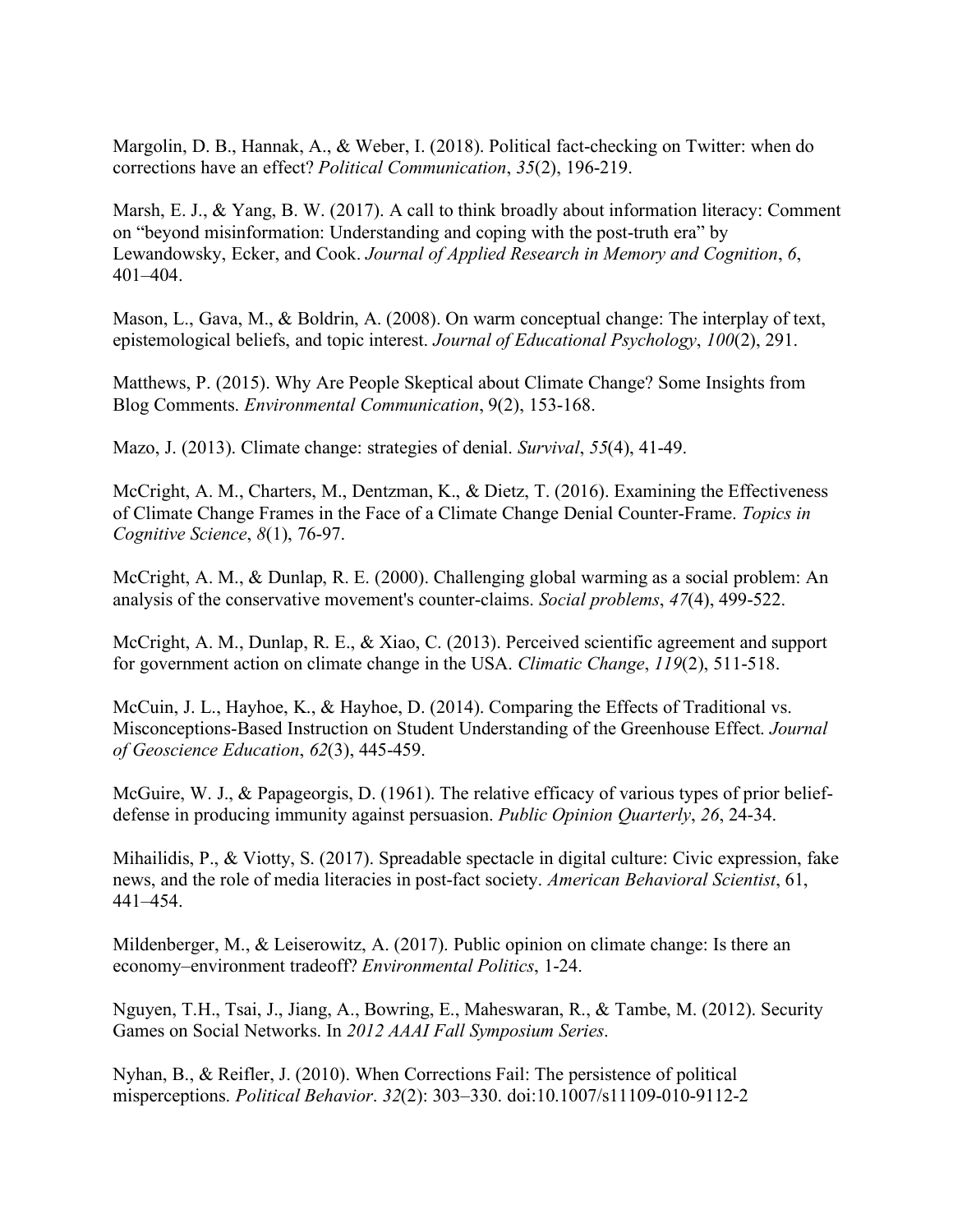Nyhan, B., & Reifler, J. (2015). The effect of fact-checking on elites: A field experiment on U.S. state legislators. *American Journal of Political Science*, *59*, 628–640.

Nyhan, B., & Reifler, J. (2018). The roles of information deficits and identity threat in the prevalence of misperceptions. *Journal of Elections, Public Opinion and Parties*, 1-23.

Odenbaugh, J. (2017). On the Contrary: How to Think About Climate Skepticism. Routledge Companion to Environmental Ethics, Benjamin Hale and Andrew Light, eds. Routledge Press. https://static1.squarespace.com/static/5224f8d1e4b02f25c1dde748/t/55a459d9e4b093eb2b4e5 297/1436834265882/Odenbaugh+On+the+Contrary.pdf

Oremus, W. (2016). Only You Can Stop the Spread of Fake News. *Slate*. Available at http://www.slate.com/articles/technology/technology/2016/12/introducing this is fake slate s\_t ool for stopping fake news on facebook.html

Oreskes, N. (2010) My facts are better than your facts,: spreading good news about global warming, in: M. S. Morgan and P. Howlett (eds.) *How do facts travel?* (Cambridge: Cambridge University Press), pp. 135–166.

Oreskes, N., & Conway, E. M. (2010). *Merchants of doubt: How a handful of scientists obscured the truth on issues from tobacco smoke to global warming*. Bloomsbury Publishing, USA.

Ott, M., Choi, Y., Cardie, C. and Hancock, J.T. (2011). Finding deceptive opinion spam by any stretch of the imagination. In *Proceedings of the 49th Annual Meeting of the Association for Computational Linguistics: Human Language Technologies – Volume 1*, Association for Computational Linguistics, 309-319.

Painter, J., & Ashe, T. (2012). Cross-national comparison of the presence of climate scepticism in the print media in six countries, 2007–10. *Environmental Research Letters*, *7*(4), 044005.

Painter, J., & Gavin, N. T. (2015). Climate Skepticism in British Newspapers, 2007–2011. *Environmental Communication*, 1-21.

Park, H. S., Liu, X., & Vedlitz, A. (2010). *Framing climate policy debates: Science, network, and US Congress, 1976–2007* (Conference proceedings of the Policy Networks Conference 2010). Retrieved from http://opensiuc.lib.siu.edu/pnconfs\_2010/41

Parker, K. A., Ivanov, B., & Compton, J. (2012). Inoculation's efficacy with young adults' risky behaviors: can inoculation confer cross-protection over related but untreated issues? *Health communication*, *27*(3), 223-233.

Paynter, J., Luskin-Saxby, S., Keen, D., Fordyce, K., Frost, G., Imms, C., Miller, S., Trembath, D.,Tucker, M., & Ecker, U. (2019). Evaluation of a Template for Countering Misinformation— Real-world Autism Treatment Myth Debunking. *PLOS One*, *14*(1): e0210746.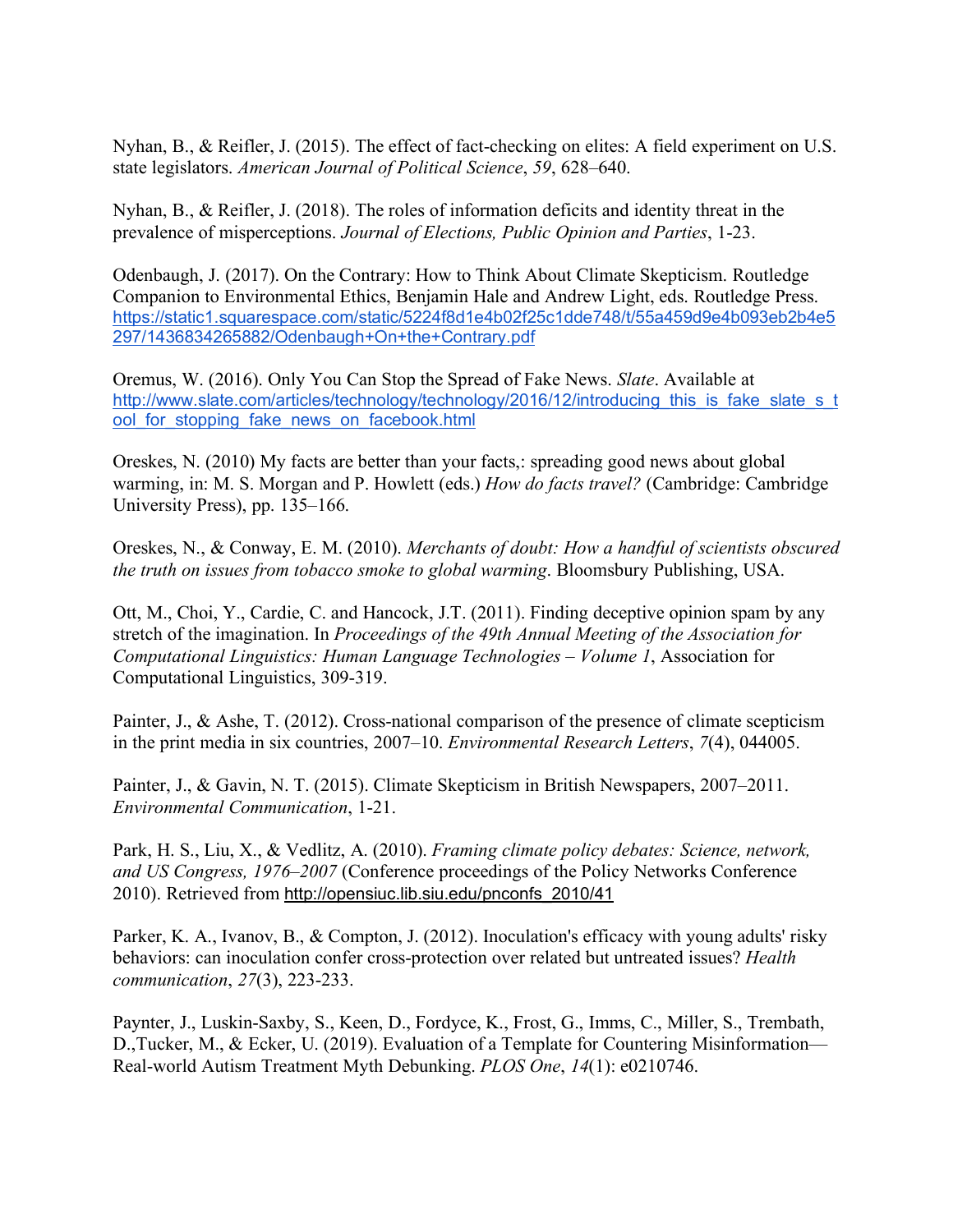Pennycook, G., & Rand, D. G. (2017). Assessing the Effect of "Disputed" Warnings and Source Salience on Perceptions of Fake News Accuracy. *SSRN*. Retrieved from https://papers.ssrn.com/sol3/papers.cfm?abstract\_id=3035384

Peter, C., & Koch, T. (2016). When debunking scientific myths fails (and when it does not): The backfire effect in the context of journalistic coverage and immediate judgments as prevention strategy. *Science Communication*, *38*,3–25.

Peterson, C. (1989, May 9). Experts, OMB spar on global warming: "Greenhouse Effect" may be accelerating, scientists tell hearing. *Washington Post*, A1.

Pfattheicher, S., & Schindler, S. (2016). Misperceiving bull-shit as profound is associated with favorable views of Cruz,Rubio, Trump and conservatism. *PLOS ONE*, *11*, e0153419.

Plutzer, E., McCaffrey, M., Hannah, A. L., Rosenau, J., Berbeco, M., & Reid, A. H. (2016). Climate confusion among U.S. teachers. *Science*, *351*(6274), 664-665.

Poortinga, W., Spence, A., Whitmarsh, L., Capstick, S., & Pidgeon, N. F. (2011). Uncertain climate: An investigation into public scepticism about anthropogenic climate change. *Global Environmental Change*, *21*(3), 1015-1024.

Prasad, M., Perrin, A. J., Bezila, K., Hoffman, S. G., Kindleberger, K., Manturuk, K., & Powers, A. S. (2009). "There must be a reason": Osama, Saddam, and inferred justification. *Sociological Inquiry*, *79*(2), 142-162.

Proctor, R.N. (2008). Agnotology: A missing term to describe the cultural production of ignorance (and its study). In *Agnotology: The Making and Unmaking of Ignorance , ed. R.N. Proctor and L. Schiebinger*, pp. 1–33. Stanford, California: Stanford University Press.

Qin, D., Plattner, G. K., Tignor, M., Allen, S. K., Boschung, J., Nauels, A., Xia, Y., Bex, V., & Midgley, P. M. (2014). *Climate change 2013: The physical science basis*. T. Stocker (Ed.). Cambridge, UK, and New York: Cambridge University Press.

Qiu, X., Oliveira, D. F., Shirazi, A. S., Flammini, A., & Menczer, F. (2017). Limited individual attention and online virality of low-quality information. *Nature Human Behaviour*, *1*(7), 0132.

Rahmstorf, S. (2004). The climate sceptics. Potsdam Institute for Climate Impact Research, Potsdam, http://www.pikpotsdam.de/~stefan/Publications/Other/rahmstorf\_climate\_sceptics\_2004.pdf

Rahmstorf, S., Foster, G., & Cahill, N. (2017). Global temperature evolution: recent trends and some pitfalls. *Environmental Research Letters*, *12*(5), 054001.

Ranney, M.A. & Clark, D. (2016). Climate Change Conceptual Change: Scientific Information Can Transform Attitudes. *Topics in Cognitive Science*, *8*(1), 49-75.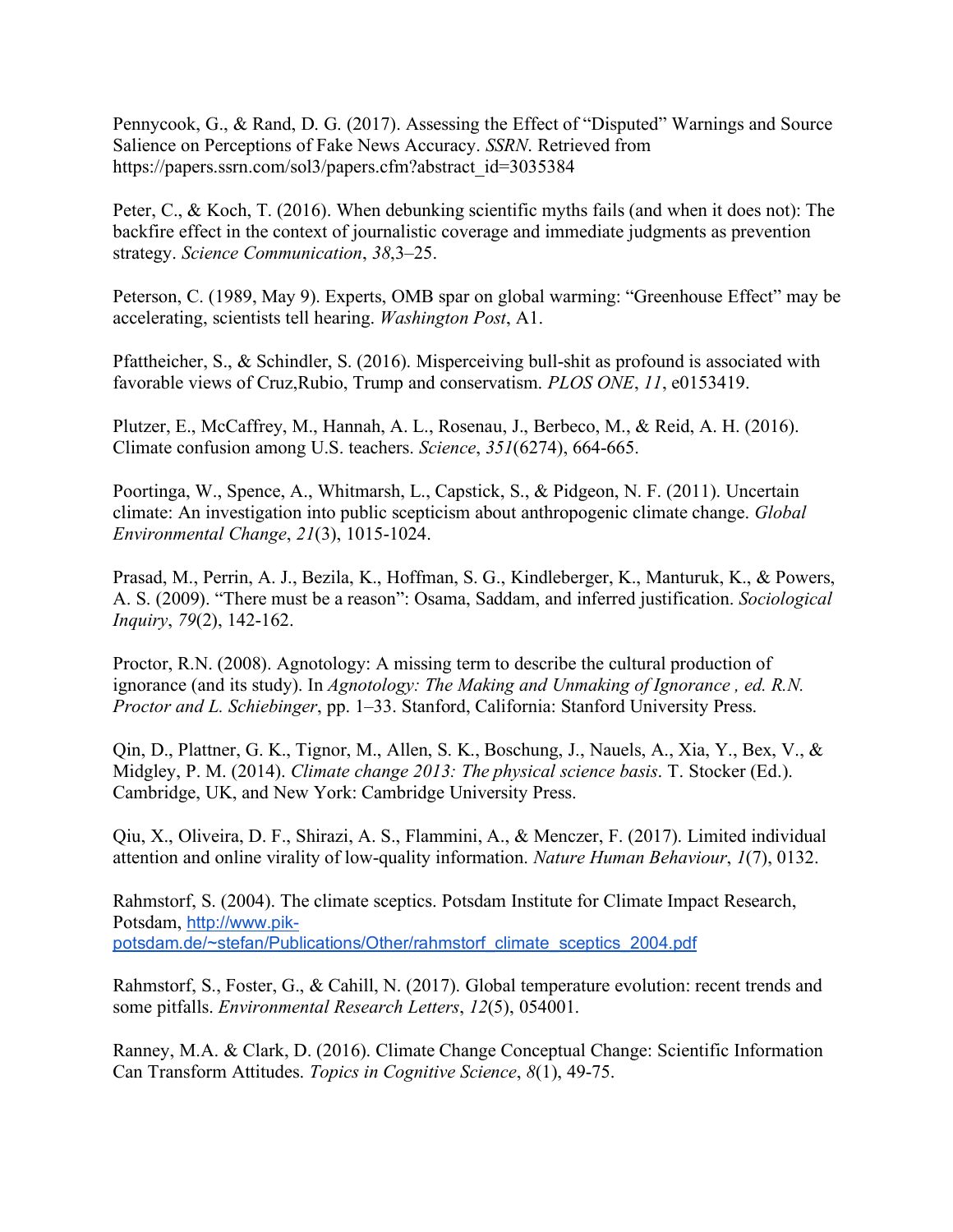Readfearn, G. (2016). Revealed: Most Popular Climate Story on Social Media Told Half a Million People the Science Was a Hoax. *Desmogblog*. Retrieved from https://www.desmogblog.com/2016/11/29/revealed-most-popular-climate-story-social-mediatold-half-million-people-science-was-hoax

Rich, P. R., & Zaragoza, M. S. (2016). The continued influence of implied and explicitly stated misinformation in news reports. *Journal of Experimental Psychology: Learning, Memory, and Cognition*, *42*(1), 62.

Roozenbeek, J., & van der Linden, S. (2018). The fake news game: actively inoculating against the risk of misinformation. *Journal of Risk Research*, 1-11.

Schauer, F., & Zeckhauser, R. (2009). Paltering. In B. Harrington (Ed.), Deception: *From ancient empires to Internet dating* (pp. 38–54). Stanford, CA: Stanford University Press.

Schmid-Petri, H., Adam, S., Schmucki, I., Haussler, T. (2015). A changing climate of skepticism: The factors shaping climate change coverage in the US press. *Public Understanding of Science*, 1-16.

Shao, C., Hui, P. M., Wang, L., Jiang, X., Flammini, A., Menczer, F., & Ciampaglia, G. L. (2018). Anatomy of an online misinformation network. *PloS one*, *13*(4), e0196087.

Shiraev, E. (2008). Character Assassination: An Interdisciplinary Approach. In *ISPP Annual Meeting, Paris*.

Smith, N., & Leiserowitz, A. (2012). The rise of global warming skepticism: exploring affective image associations in the United States over time. *Risk Analysis*, *32*(6), 1021-1032.

Supran, G. & Oreskes, N. (2017). Assessing ExxonMobil's climate change communications (1977–2014). *Environmental Research Letters*, *12*(8).

Swire, B., & Ecker, U. K. H. (2018). Misinformation and its correction: Cognitive mechanisms and recommendations for mass communication. In B. G. Southwell, E. A. Thorson, & L. Sheble (Eds.), *Misinformation and mass audiences*. Austin, TX: University of Texas Press.

Talisse, R., & Aikin, S. F. (2006). Two forms of the straw man. *Argumentation*, *20*(3), 345-352.

Tambuscio, M., Ruffo, G., Flammini, A., & Menczer, F. (2015, May). Fact-checking effect on viral hoaxes: A model of misinformation spread in social networks. In *Proceedings of the 24th International Conference on World Wide Web* (pp. 977-982). ACM.

Thorson, E. (2016). Belief echoes: The persistent effects of corrected misinformation. *Political Communication*, *33*(3), 460-480.

Tippett, C. D. (2010). Refutation text in science education: A review of two decades of research. *International Journal of Science and Mathematics Education*, *8*(6), 951-970.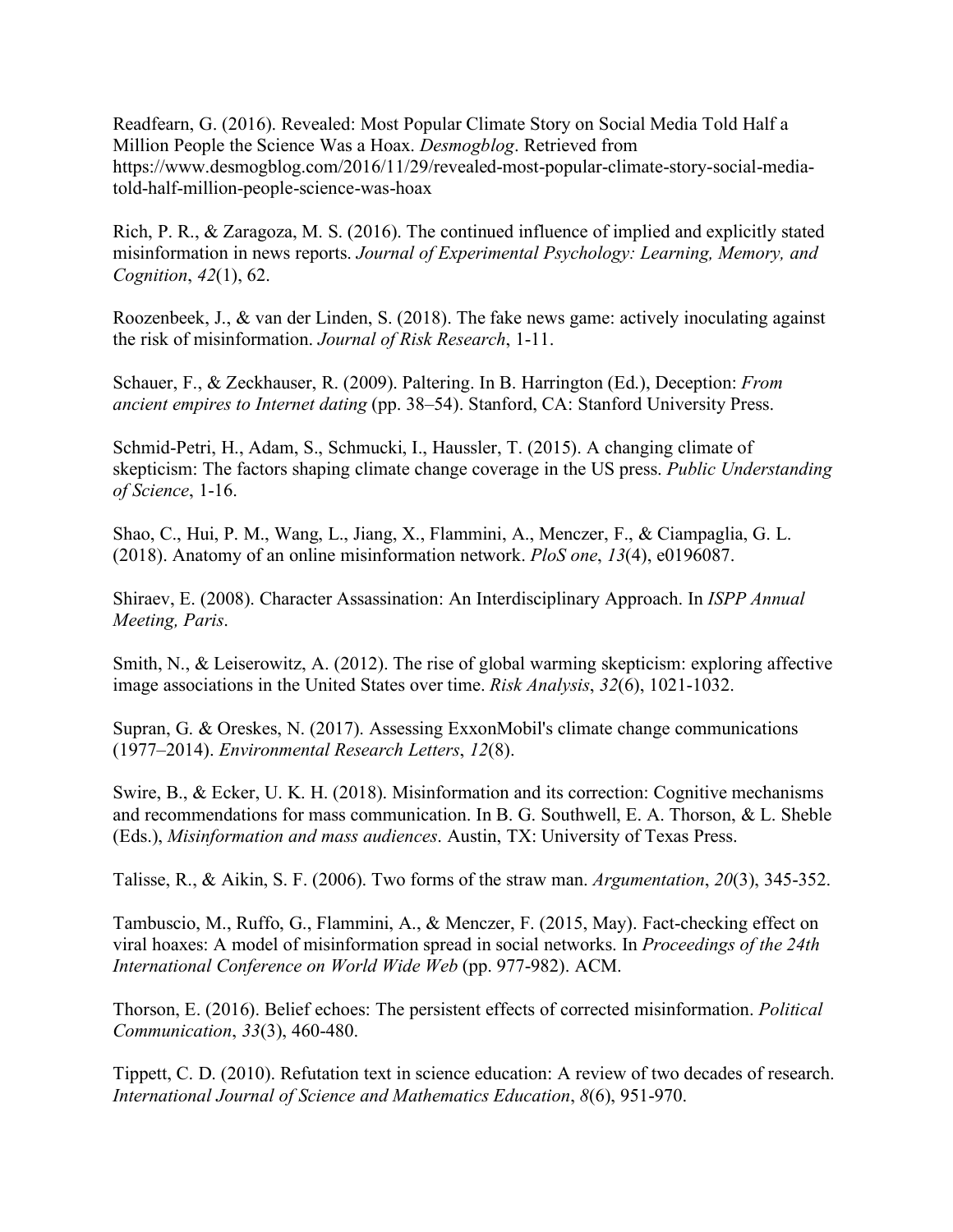Todd, C., & O'Brien, K. J. (2016). Teaching Anthropogenic Climate Change Through Interdisciplinary Collaboration: Helping Students Think Critically About Science and Ethics in Dialogue. *Journal of Geoscience Education*, *64*(1), 52-59.

Tranter, B. K., & Booth, K. I. (2015). Scepticism in a changing climate: a cross-national study. *Global Environmental Change: Human and Policy Dimensions*.

van der Linden, S. (2015). The conspiracy-effect: Exposure to conspiracy theories (about global warming) decreases pro-social behavior and science acceptance. *Personality and Individual Differences*, *87*, 171-173.

van der Linden, S., Leiserowitz, A. A., Feinberg, G. D., & Maibach, E. W. (2015). The scientific consensus on climate change as a gateway belief: Experimental evidence. *PLOS ONE*, *10*(2), e0118489.

van der Linden, S., Leiserowitz, A., Rosenthal, S., & Maibach, E. (2017). Inoculating the public against misinformation about climate change. *Global Challenges*, *1*(2).

van Duyn, E. & Collier, J. (2017). Priming and Fake News: The Effect of Elite Discourse on Evaluations of News Media. *APSA 2017 conference paper*.

Vraga, E. K., & Bode, L. (2017). Using Expert Sources to Correct Health Misinformation in Social Media. *Science Communication*, *39*(5), 621-645.

Weng, L., Flammini, A., Vespignani, A., & Menczer, F. (2012). Competition among memes in a world with limited attention. *Scientific Reports*, *2*, 335.

Wilson, K. M. (2000). Drought, debate, and uncertainty: measuring reporters' knowledge and ignorance about climate change. *Public Understanding of Science*, *9*(1), 1-13.

Yeaman, S., Schick, A., & Lehmann, L. (2012). Social network architecture and the maintenance of deleterious cultural traits. *Journal of The Royal Society Interface*, *9*(70), 848-858.

Zollo, F., Bessi, A., Del Vicario, M., Scala, A., Caldarelli, G., Shekhtman, L., Havlin, S. & Quattrociocchi, W. (2015). Debunking in a world of tribes. *arXiv preprint arXiv:1510.04267.*

# **ADDITIONAL READING**

Bedford, D. (2010). Agnotology as a teaching tool: Learning climate science by studying misinformation. *Journal of Geography*, *109*(4), 159-165.

Cook, J. (2016). Countering Climate Science Denial and Communicating Scientific Consensus. *Oxford Encyclopedia of Climate Change Communication*. London: Oxford University Press.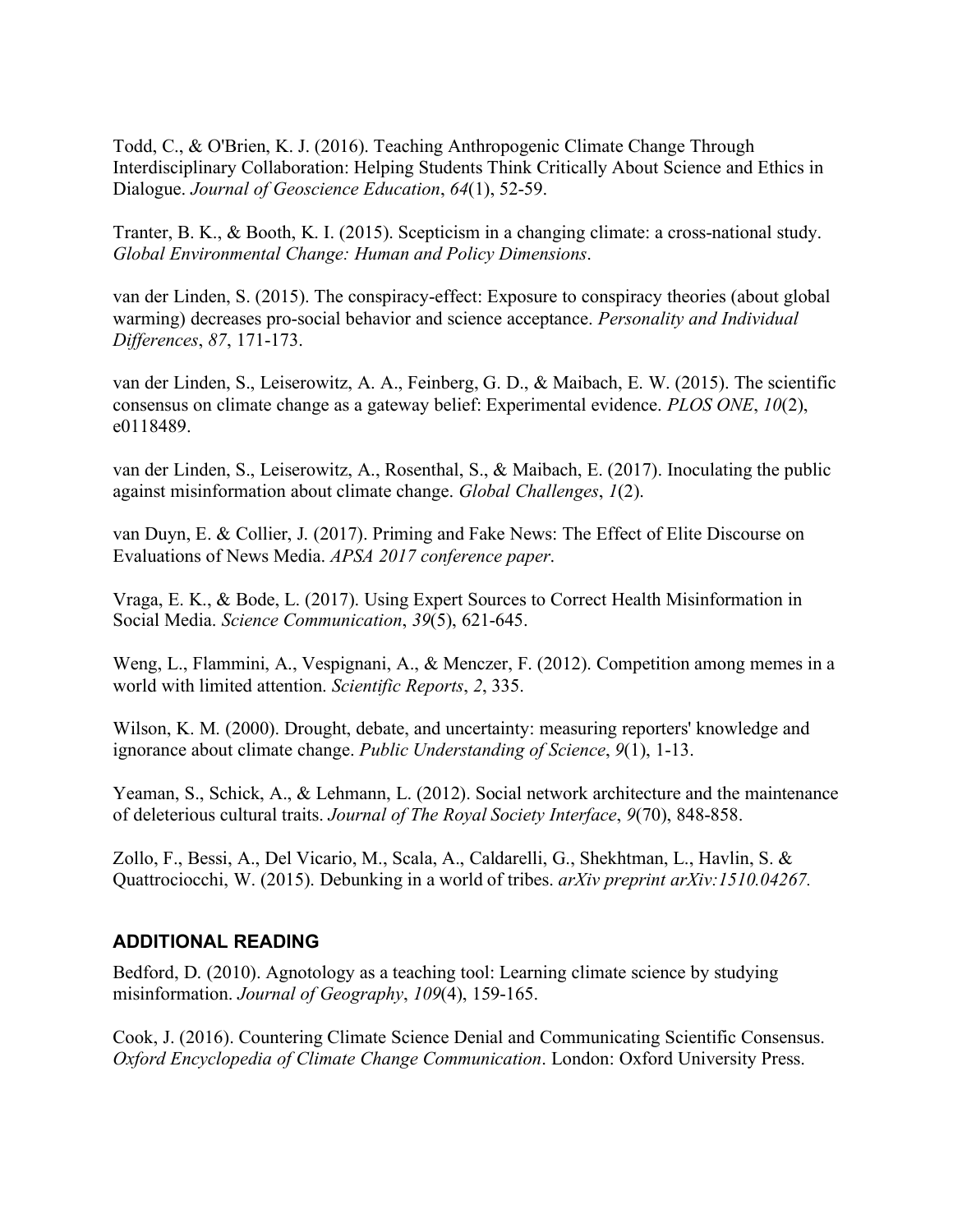Cook, J., & Lewandowsky, S. (2011). *The Debunking Handbook*. St. Lucia, Australia: University of Queensland. ISBN 978-0-646-56812-6. [available at http://sks.to/debunk].

Krugman, P (2018, December). Climate Denial Was the Crucible for Trumpism. New York Times. Available at https://www.nytimes.com/2018/12/03/opinion/climate-denial-trumpgop.html

Leiserowitz, A., Maibach, E., Roser-Renouf, C., Rosenthal, S., & Cutler, M. (2017). *Climate change in the American mind: May 2017*. Yale University and George Mason University. New Haven, CT: Yale Program on Climate Change Communication.

Lewandowsky, S., Ecker, U. K., & Cook, J. (2017). Beyond misinformation: Understanding and coping with the "post-truth" era. *Journal of Applied Research in Memory and Cognition*, *6*(4), 353-369.

van der Linden, S. (2018). Bad News. Available at https://www.getbadnews.com/

# **KEY TERMS AND DEFINITIONS**

**Agnotology:** The study of culturally induced ignorance or doubt, particularly the publication of inaccurate or misleading scientific data.

**Deductive Misinformation:** Misleading arguments with definitive conclusions. Logically valid arguments with true premises and definitive conclusions are indefeasible (unfalsifiable)—no new claim can undermine the conclusion. An example of a deductive myth is "the sun is causing global warming."

**Inductive Misinformation:** Misleading arguments with provisionally true conclusions (e.g., probabilistic). Provisionally true claims can be falsified by new information. An example of an inductive myth is "there's too much uncertainty to know if humans are causing global warming."

**Inoculation:** A communication approach applying the metaphor of vaccination: by exposing people to a weakened (refuted) form of misinformation, they can be made resistant to subsequent exposure to persuasive misinformation.

**Misconception-Based Learning:** A teaching approach that directly addresses and refutes misconceptions as well as explain factual information, in contrast to standard lessons that teach the facts without explicitly addressing misconceptions. Also referred to as Refutational texts or agnotology-based learning.

**Misinformation:** Information that is initially presented as true but later found to be false. To be distinguished from disinformation, which refers to false information disseminated with deceptive intent. In contrast, the term misinformation is agnostic as to the motive of the source.